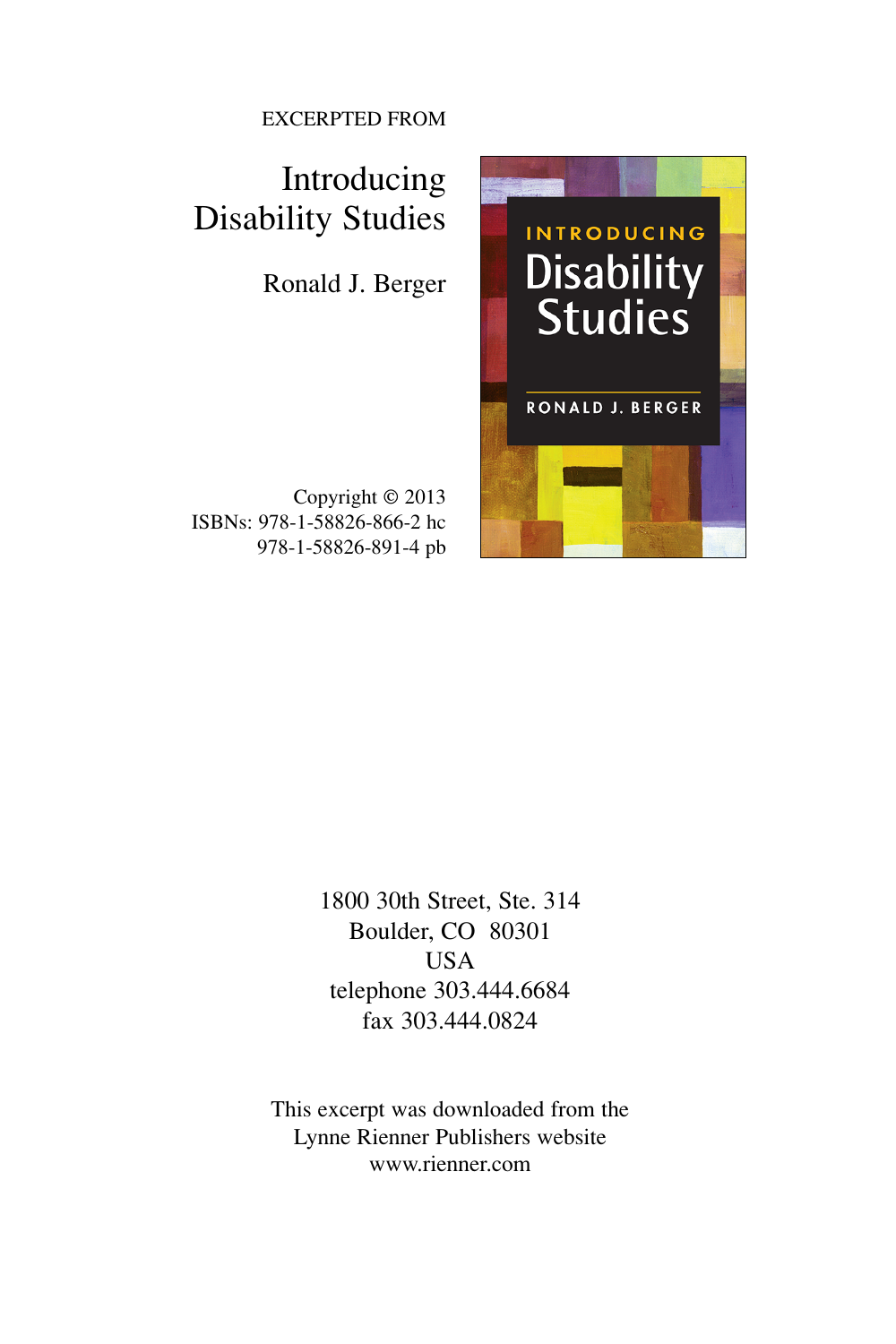# **Contents**

|   | Preface                                                                                                                                                                                                                                                                |   | ix |
|---|------------------------------------------------------------------------------------------------------------------------------------------------------------------------------------------------------------------------------------------------------------------------|---|----|
| 1 | Disability in Society<br>Speaking About Disability<br>- 5<br>Defining Disability and the Subject Matter of Disability Studies<br>The Disability Rights Movement<br>15                                                                                                  | 6 | 1  |
| 2 | <b>Explaining Disability</b><br>Beyond the Medical Model<br>- 26<br>Disability Culture and Identity 30<br>The Political Economy of Disability 34<br>Insights from Feminist and Queer Theory 37<br>Disability and Symbolic Interaction<br>43                            |   | 25 |
| 3 | History and Law<br>Preliterate, Ancient, and Medieval Societies<br>.51<br>The Uneven March of Progress<br>55<br>Rehabilitation and Reform 62<br>The Contribution of Franklin Delano Roosevelt<br>65<br>The Politics of the ADA 69<br>The Legal Aftermath of the ADA 72 |   | 51 |
| 4 | The Family and Childhood<br>Parental First Encounters with Childhood Disability<br>81<br>Measuring Up to the Norm<br>89<br>The Child's Perspective<br>93                                                                                                               |   | 79 |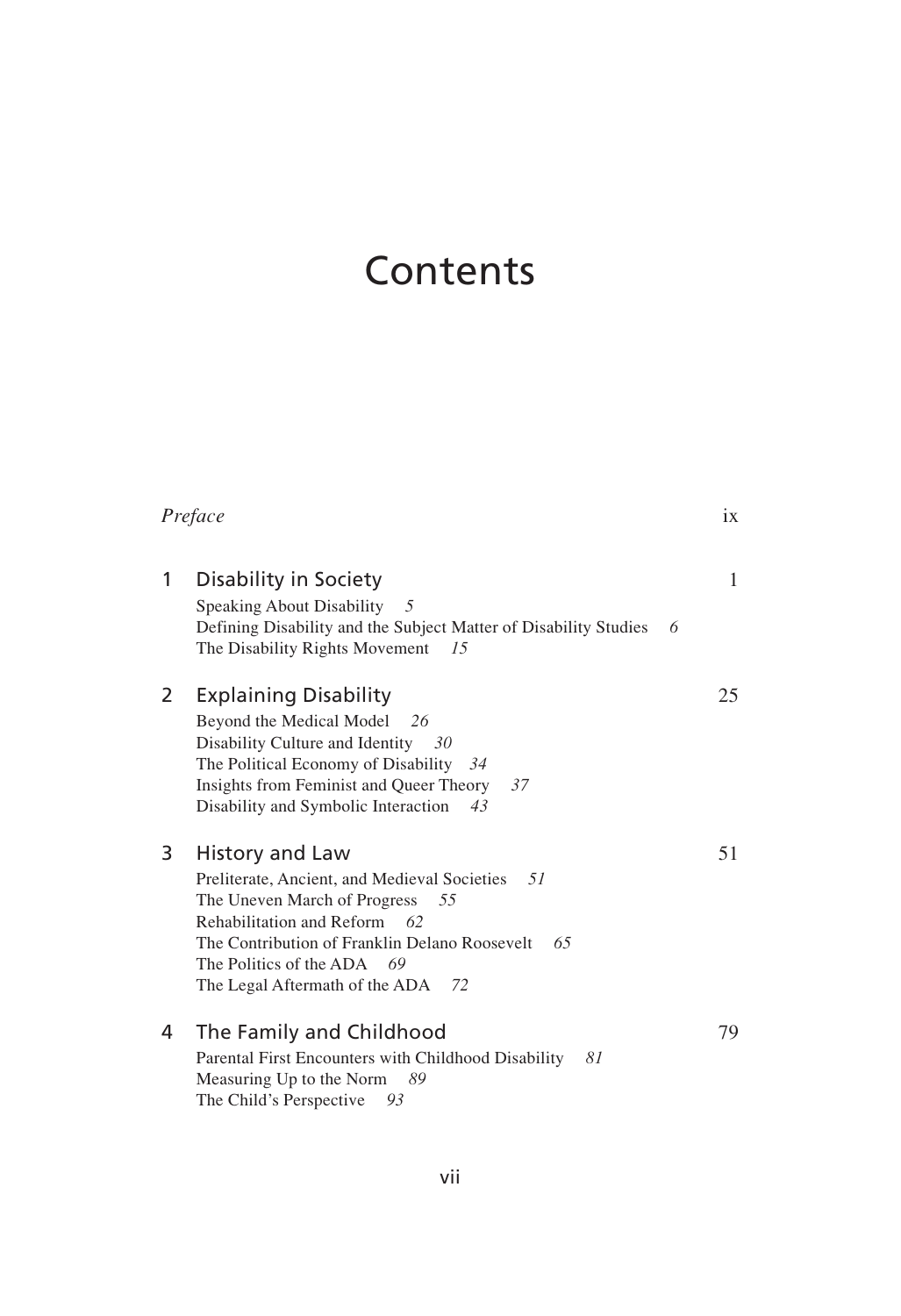| VIII | Contents |
|------|----------|

|   | Impact on Family Life<br>99<br>The Dilemmas of Special Education<br>104                                                                                                                                                                                                                                     |     |
|---|-------------------------------------------------------------------------------------------------------------------------------------------------------------------------------------------------------------------------------------------------------------------------------------------------------------|-----|
| 5 | Adolescence and Adulthood<br>The Trials and Tribulations of Adolescence<br>11.3<br>The Transition to Adulthood<br>123<br>The World of Work<br>128<br>Sexual and Emotional Intimacy 132<br>Health Care and Personal Assistance<br>137                                                                        | 113 |
| 6 | The Bodily Experience of Disability<br>Perceiving the World Without Sight or Sound<br>146<br>The Phenomenology of Sign Language<br>154<br>Navigating the Physical Environment with a<br>Mobility Impairment<br>156<br>Recovery from Spinal Cord Injury<br>159<br>Disability Sport and Athleticism<br>166    | 145 |
| 7 | Representing Disability in Literature and Film<br>Lessons from Grimms' Fairy Tales<br>182<br><b>Classic Literary Characters</b><br>183<br>The Emergence of the Horror Film Genre<br>188<br>Postwar Recovery Films<br>191<br>The Uneven Progress of Disability Filmmaking<br>193<br>Disability and Humor 198 | 181 |
| 8 | The Future of Disability<br>The Paradox of Computer Technology<br>209<br>The Problem of Genetic Selection<br>213<br>The Problem of Physician-Assisted Suicide<br>217<br>Revisiting the Medical Model and Its Place in<br><b>Disability Studies</b><br>221<br>Disability and Human Rights<br>226             | 209 |
|   | References                                                                                                                                                                                                                                                                                                  | 231 |

| <i>Index</i>   | 259 |
|----------------|-----|
| About the Book | 271 |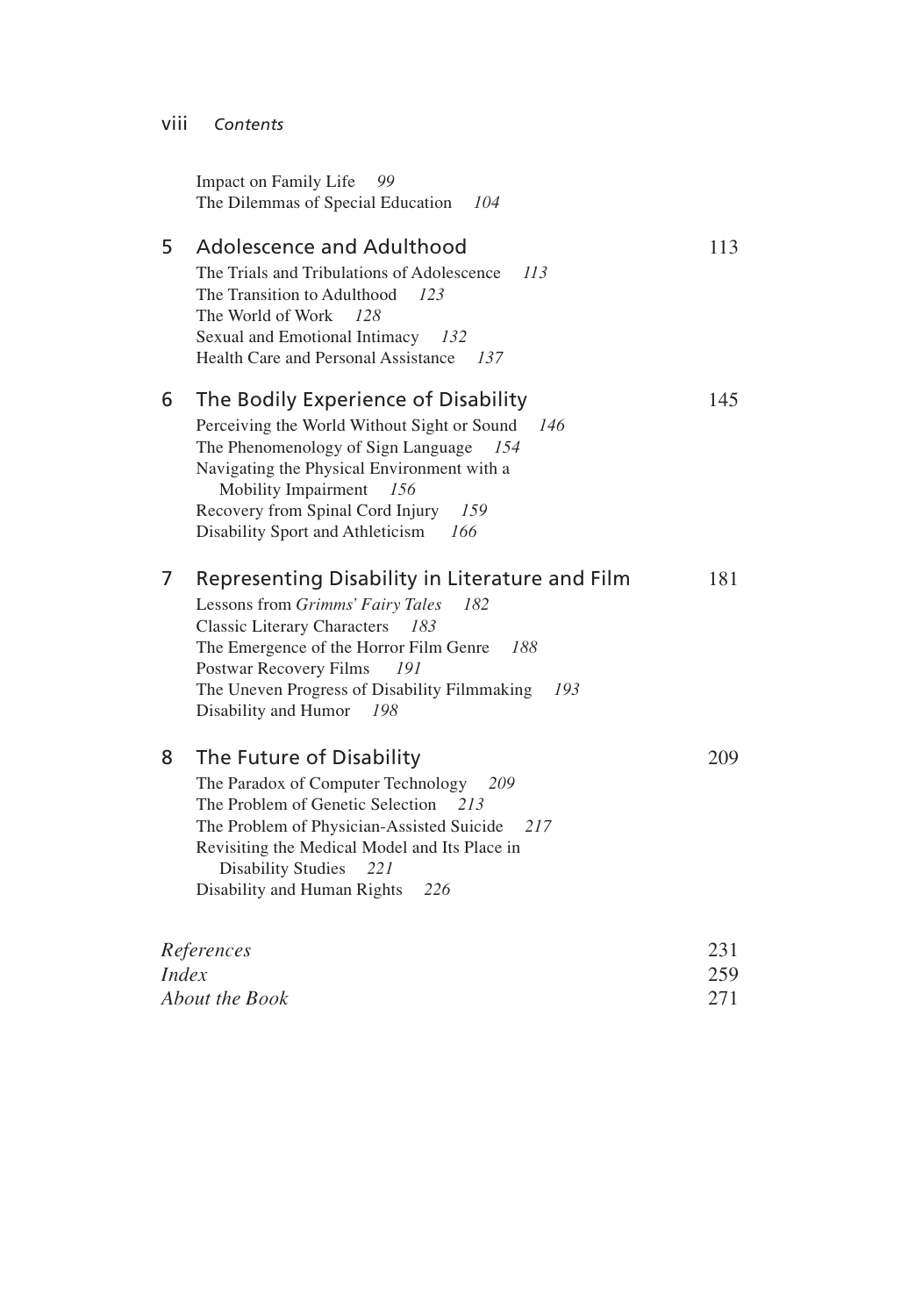# Disability in Society

DISABILITY IS A SOCIAL ENIGMA. THROUGHOUT HISTORY people have felt compelled both to stare at the disabled people in their midst and then to turn their heads in discomfort. Franklin Delano Roosevelt is considered by many to be one of the greatest presidents in the history of the United States, but he had to hide his polio-induced paralysis and use of a wheelchair lest the public think him too weak to lead the free world (Fleischer and Zames 2001; Holland 2006). The Hebrew Bible teaches that "thou shalt not curse the deaf nor put a stumbling block before the blind" (*Leviticus*) but also that "if you do not carefully follow His commands and decrees . . . the Lord will afflict you with madness, blindness and confusion of mind" (*Deuteronomy*) (cited in Braddock and Parish 2001:14).

The institution of the "freak show," which reached its heyday in the nineteenth century but lasted in the United States until the 1940s, featured people with disabilities as public spectacle. People with physical disabilities and bodily deformities, as well as tribal nonwhite "cannibals" and "savages," were displayed for public amusement and entertainment along with sword swallowers, snake charmers, bearded women, and the full-bodied tattooed (Bogdan 1988; see Chapter 3).

The rise of a medical approach to disability, what disability studies calls the "medical model" (see Chapter 2), helped change this state of affairs. People with disabilities were now deemed worthy of medical diagnosis and treatment and viewed more benevolently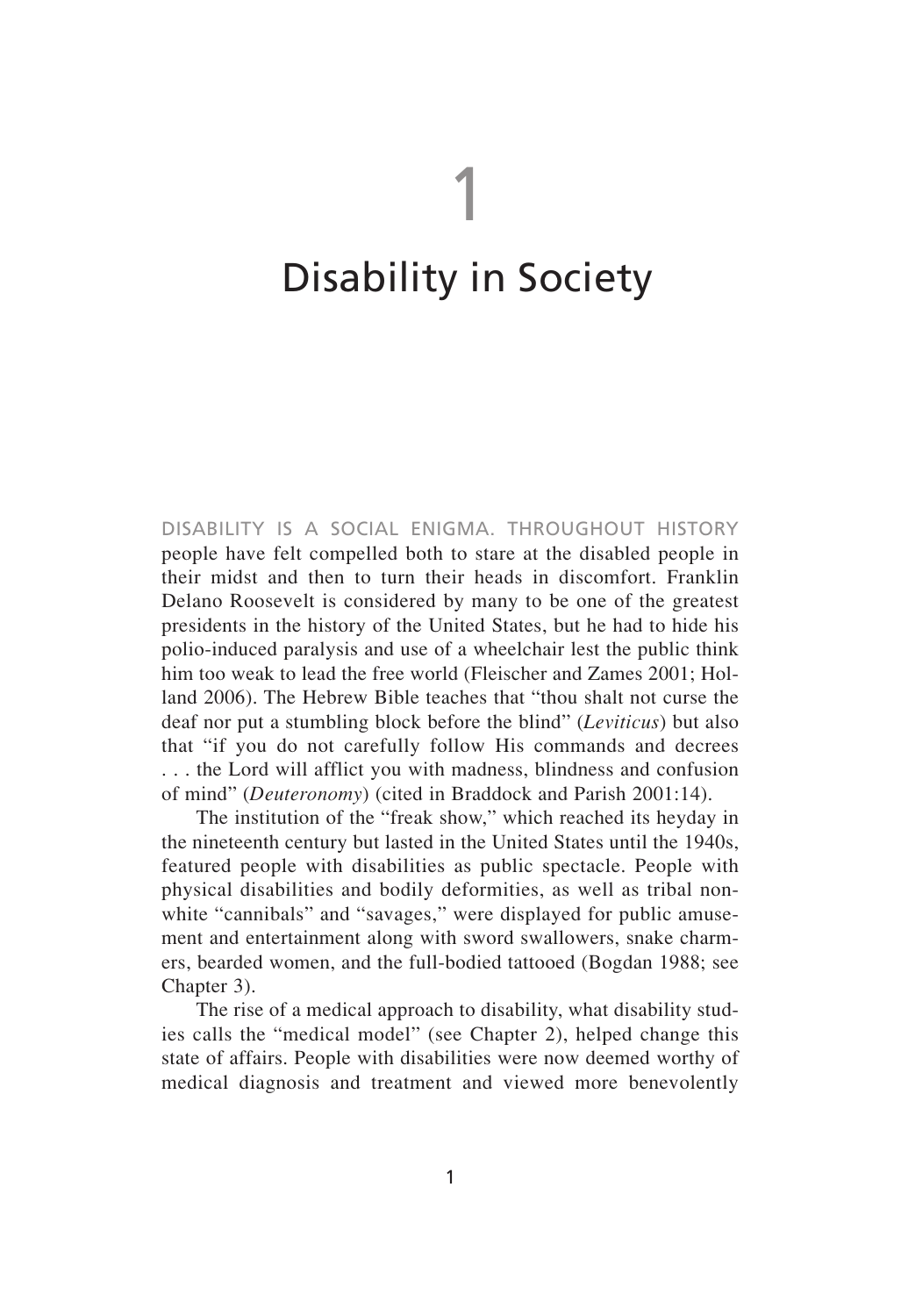(Williams 2001). But benevolence may breed pity, and the pitied are still stigmatized as less than full human beings. Thus the Muscular Dystrophy Association's annual telethon, which was hosted by Jerry Lewis for more than five decades, features pitiable "poster children" who help raise money for a preventative cure but does little to improve the lives of those who are already disabled (Haller 2010; Shapiro 1993). <sup>1</sup> Some may wonder why one would even want to live in such a state. In fact, the storyline of Clint Eastwood's 2004 Academy Award–winning *Million Dollar Baby* went so far as to suggest that euthanasia could be the most humane response to quadriplegia (Davis 2005; Haller 2010).

In *Million Dollar Baby*, Maggie Fitzgerald, played by Hilary Swank, is a feisty young woman who wants Frankie Dunn, played by Clint Eastwood, to train her to become a professional boxer. Frankie reluctantly agrees to do so, and as Maggie becomes virtually unbeatable in the ring, he becomes her mentor and friend. When Maggie breaks her neck in a boxing accident (the result of an unscrupulous opponent) and is severely disabled, she does not want to live with quadriplegia and asks Frankie to administer a lethal dose of adrenaline while she is still recovering in the hospital.

Disability scholars and activists were dismayed that so many viewers and reviewers of the film seemed to sympathize with the decision to kill the disabled character, as if her life no longer had meaning.<sup>2</sup> Maggie did not even have the opportunity to receive counseling or physical therapy to adapt to her new condition and consider her options for *living* in the world. "Disability Is Not a Death Sentence" and "Not Dead Yet" read protest signs in Chicago, Illinois, and Berkeley, California (Davis 2005; Haller 2010).

Some nondisabled film columnists, such as liberal writers Maureen Dowd and Frank Rich, were equally dismayed at the protesters' response: What's all the fuss? Isn't this just one artist's view of the situation? Doesn't Eastwood, as a filmmaker, have the right to make any film he wants? People wondered whether the negative reaction to the film might have been fueled by Eastwood's opposition to the **Americans with Disabilities Act\*** (ADA), passed in 1990, which

<sup>\*</sup>Key terms and laws are indicated in **boldface** the first time they appear in the book.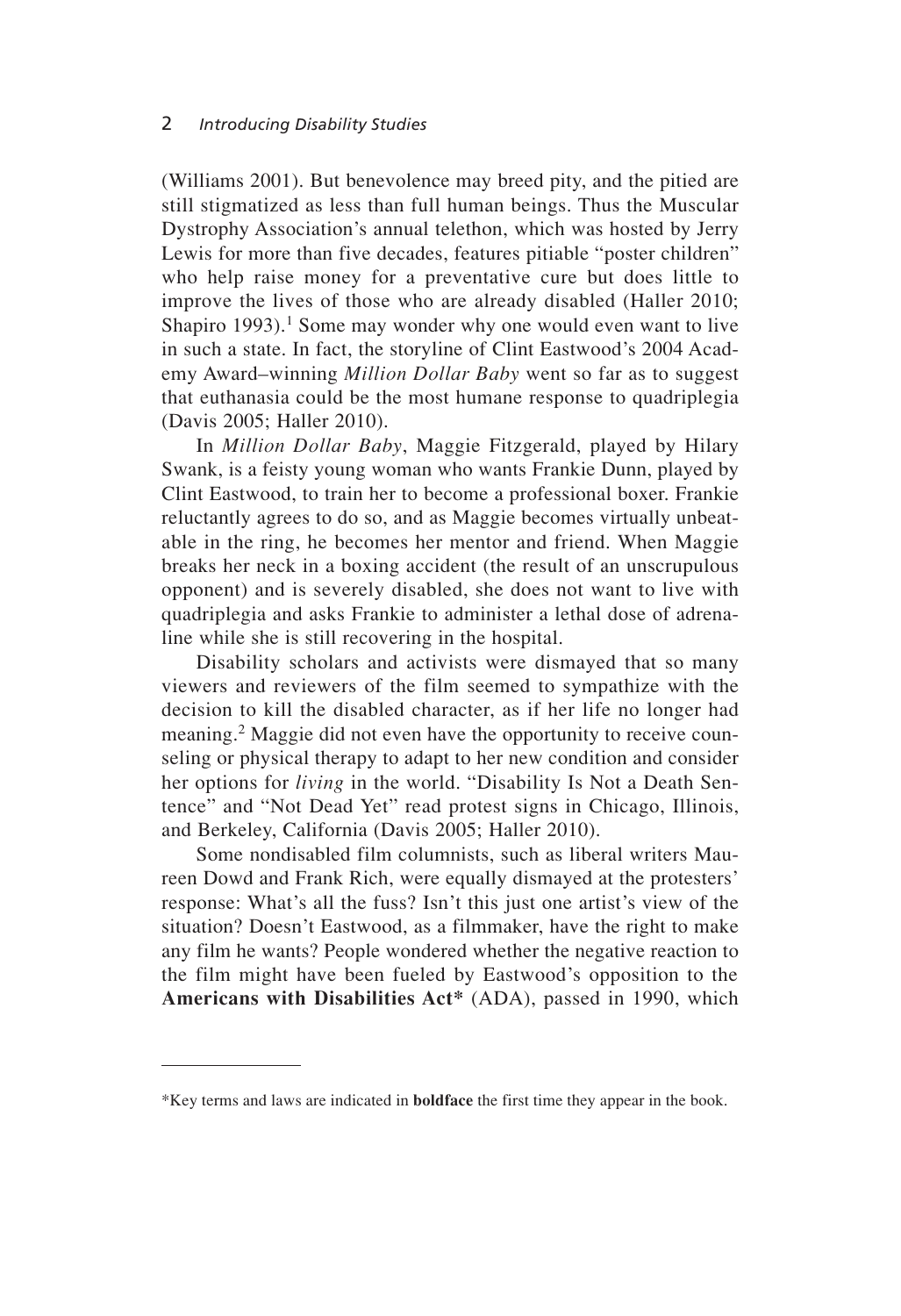granted civil rights to people with disabilities in the United States. Appearing before the House Subcommittee on the Constitution in 2000, which was considering a measure to amend the ADA, Eastwood's testimony was received in the context of a lawsuit that had been filed against him by a disabled patron who alleged that his Mission Reach Inn resort in Carmel, California, was inaccessible to disabled guests and was therefore not ADA compliant (Cleigh 2005; Davis 2005; Switzer 2003). 3

Lennard Davis (2005), among others, wants people to understand that disabled people's opposition to the film was not about Eastwood's anti-ADA politics, or about the storyline of *Million Dollar Baby* alone, but about the entire social and cultural apparatus that invalidates the experience of people with disabilities. According to Davis, the issue is not simply

that Eastwood is speaking his mind. It's that he's speaking the mind of a country that is largely ignorant of the issues and politics around disability. . . . The history of oppression of disabled people is unknown to most people, and so they see disability as an individual tragedy, worthy of being turned into a movie, and not as political oppression and the struggle to fight that oppression. . . . It's a lot easier to make a movie in which we weep for the personal defeat of a person who loses a leg or two, or cry with joy for the triumph of an individual with disabilities, than it is to change the whole way we as a society envision, think about, and deal with people who are disabled. (p. 2)

And this is why **disability studies**—an interdisciplinary field of inquiry that includes representation from the social sciences, the humanities, and the medical, rehabilitation, and education professions—is vital to an understanding of humankind. <sup>4</sup> It is a way for people with disabilities to stare back at those who have stared at them (Fries 1997), to turn society's gaze back on itself and point out the things that nondisabled people don't seem to notice because, as Davis observes, they "see themselves as living in a mirage of being normal" (2005:3). As a contribution to the advancement of disability studies, this book represents a distillation of the literature, imbued with a sociological sensibility, which aims to illuminate disability as a social phenomenon and help us all to see "how interconnected human beings really are and how very much it diminishes us to assume that any life" is without value (Cleigh 2005:1).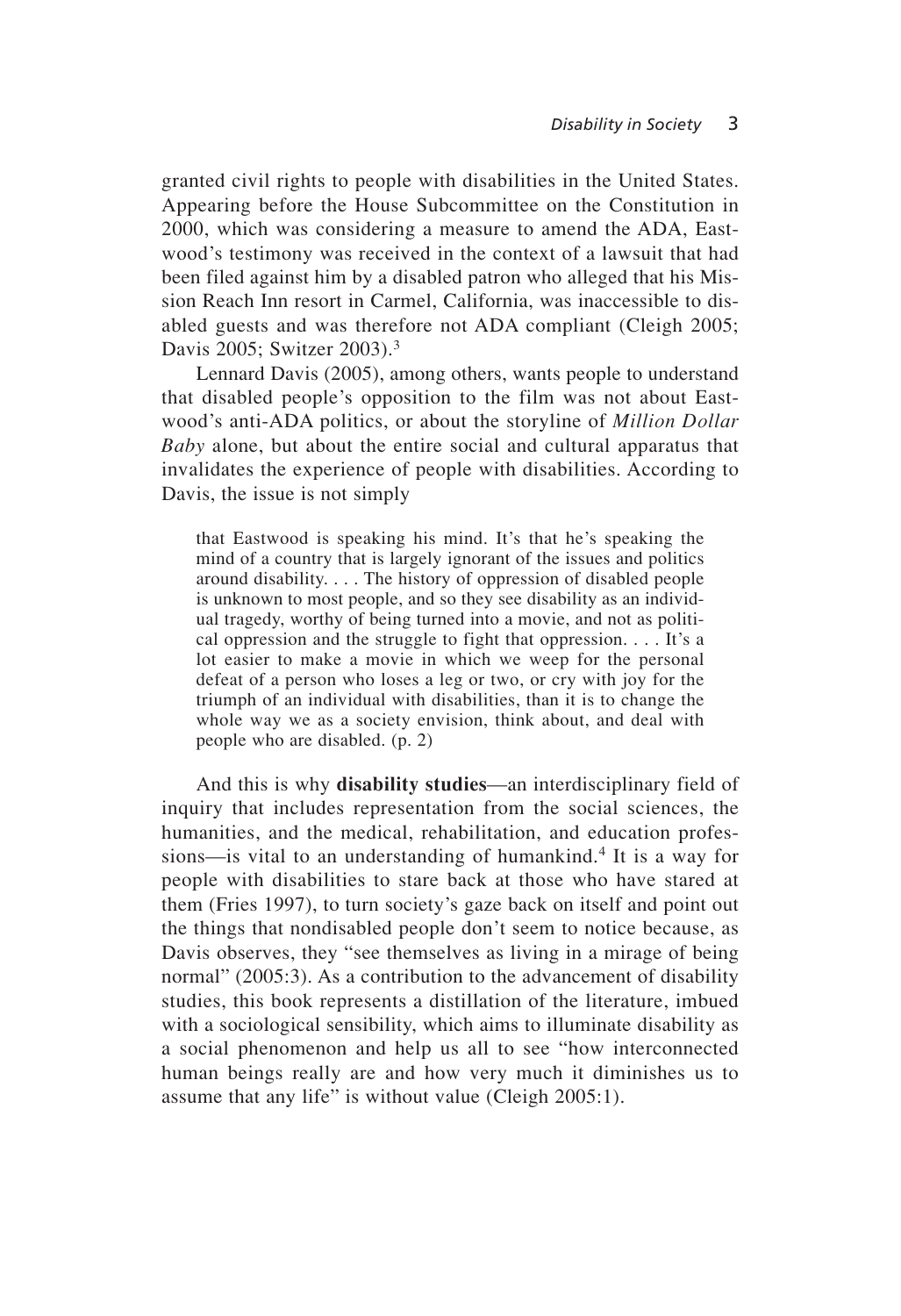While understanding that disability is a global issue, this book will focus on the United States. Chapter 1 begins our inquiry with a consideration of how disability is spoken about, defined, and understood sociologically; and it introduces the disability rights movement, the movement that is largely responsible for the very existence and disciplinary thrust of disability studies as a particular academic endeavor. Chapter 2 then delineates the diversity of theoretical approaches to the field, beginning with a critique of the medical model and the alternative perspectives, including the social model, that constitute the conceptual core of disability studies. This chapter also examines the question of disability culture and identity, the political economy of disability, the contributions of feminist and queer theory, and disability and symbolic interaction. Next, Chapter 3 offers historical background, tracing the evolving treatment of people with disabilities from preliterate, ancient, and medieval societies through the nineteenth-century and twentieth-century United States.

Chapters 4 and 5 examine disability across the life course, with Chapter 4 focusing on the family and childhood and Chapter 5 on adolescence and adulthood. Chapter 4 considers parental first encounters with childhood disability, the child's perspective on disability, the impact of childhood disability on family life, and the challenges of assessing and receiving special education services for children with disabilities. Chapter 5 looks at relationships with peers, the education system, the world of work, sexual and emotional intimacy, and the receipt of health care and personal assistance.

Chapter 6 takes a phenomenological approach to the subject matter, examining the disability experience from the vantage point of those who live with a physiological-based impairment. Here we consider the ways in which people perceive the world without sight and sound, use sign language, navigate the physical environment with mobility impairments, experience rehabilitation after a spinal cord injury, and participate in disability sports and athletics. Chapter 7 draws on selective examples from classic literature and Hollywood films to examine ways in which disability has been portrayed in popular culture. Finally, Chapter 8 concludes the book by considering a range of issues that inform prospects for the future of disability, including the role of computer technology, the problems of selective abortion and physician-assisted suicide, the place of the medical model in disability studies, and the question of disability and human rights.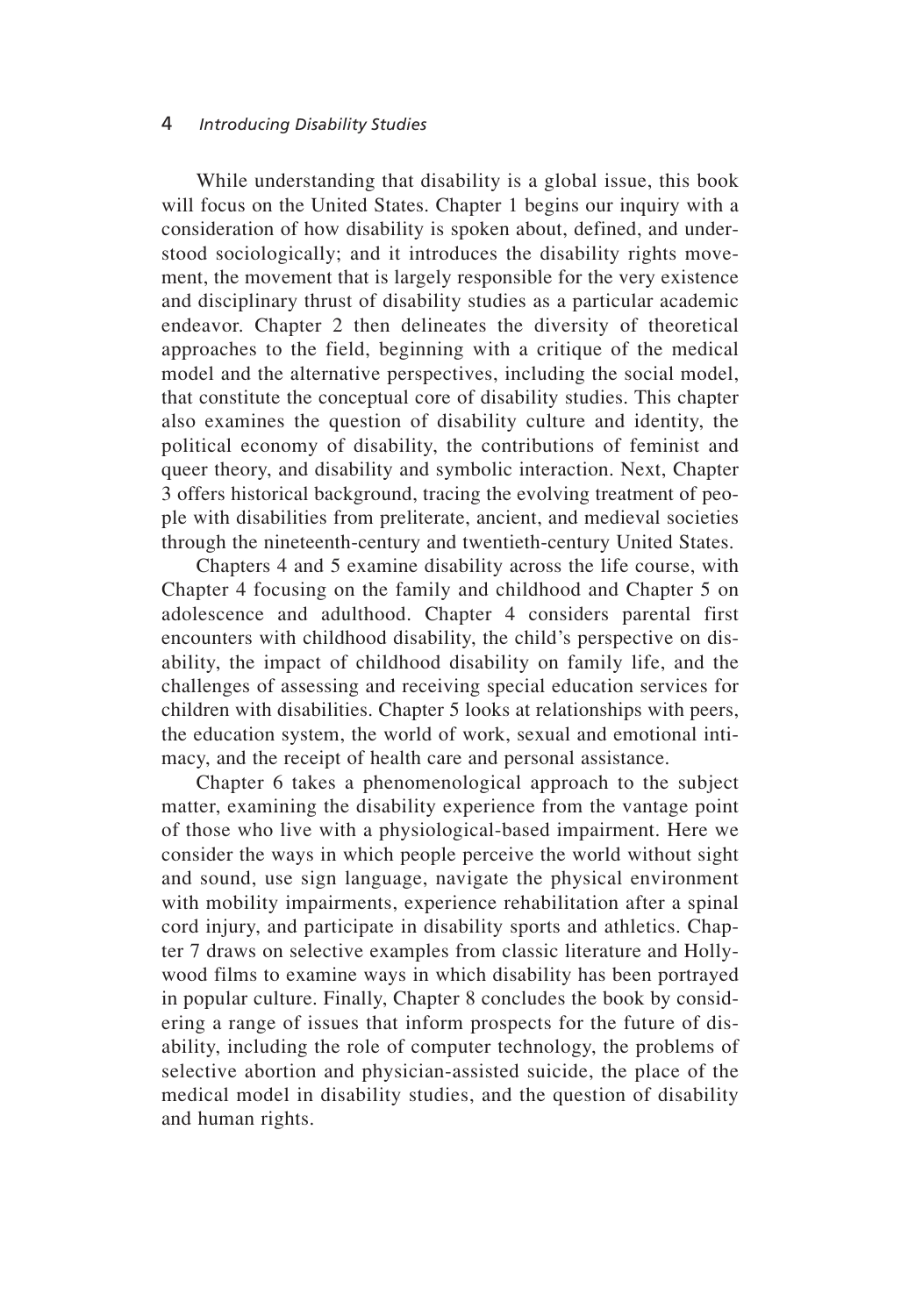## **Speaking About Disability**

Before embarking on such a complex subject as disability, we first need to consider the language we use to talk about it. To begin with, disability studies asks us to become more aware of the words and phrases we may use, sometimes intentionally and sometimes unintentionally, that demean people with disabilities (such as "gimp," "spastic," or "retard"), including metaphors that conflate physical impairment with mental impairment (such as "lame" or "the blind leading the blind") or indifference (such as "turning a blind eye" or "turning a deaf ear"). Or take a word such as "invalid," which is used both to refer to someone with a physical disability and to something that is illegitimate. Nowadays, even the term "handicap" has fallen into disrepute in disability studies. In contrast, disability studies often uses "people first" language, referring to "people with disabilities" to emphasize the person rather than the disability. However, it is also common, particularly in Great Britain, to use the term "disabled people" to highlight disability as an affirmative identity, not one to be ashamed of, that identifies the common cause of a particular political constituency (Gordon and Rosenblum 2001; Kleege 1999; Linton 1998).

To be sure, nondisabled people sometimes find these language issues tiresome and confusing, especially when disabled people appropriate such terms as "gimp" or "crip" in an affirmative way, similar to the way in which gay, lesbian, and transgendered people appropriate the term "queer" as an affirmative identity.<sup>5</sup> Moreover, we now hear people using terms such as "differently abled," "physically challenged," "developmentally challenged," or "children with special needs." Simi Linton, for one, does not find these euphemisms or "nice" terms useful, characterizing them as "well-meaning attempts to inflate the value of people with disabilities [that] convey the boosterism and do-gooder mentality endemic to the paternalistic agencies that control many disabled people's lives" (1998:14). She notes as well that an entire profession called "special education" has been built around the appropriation of a term, "special," which may have been "a deliberate attempt to confer legitimacy on the educational practice and to prop up a discarded group" but nonetheless obscures the reality that society considers "neither the children nor the education" truly desirable (1998:15; see also Connor and Ferri 2007; Wendell 1996).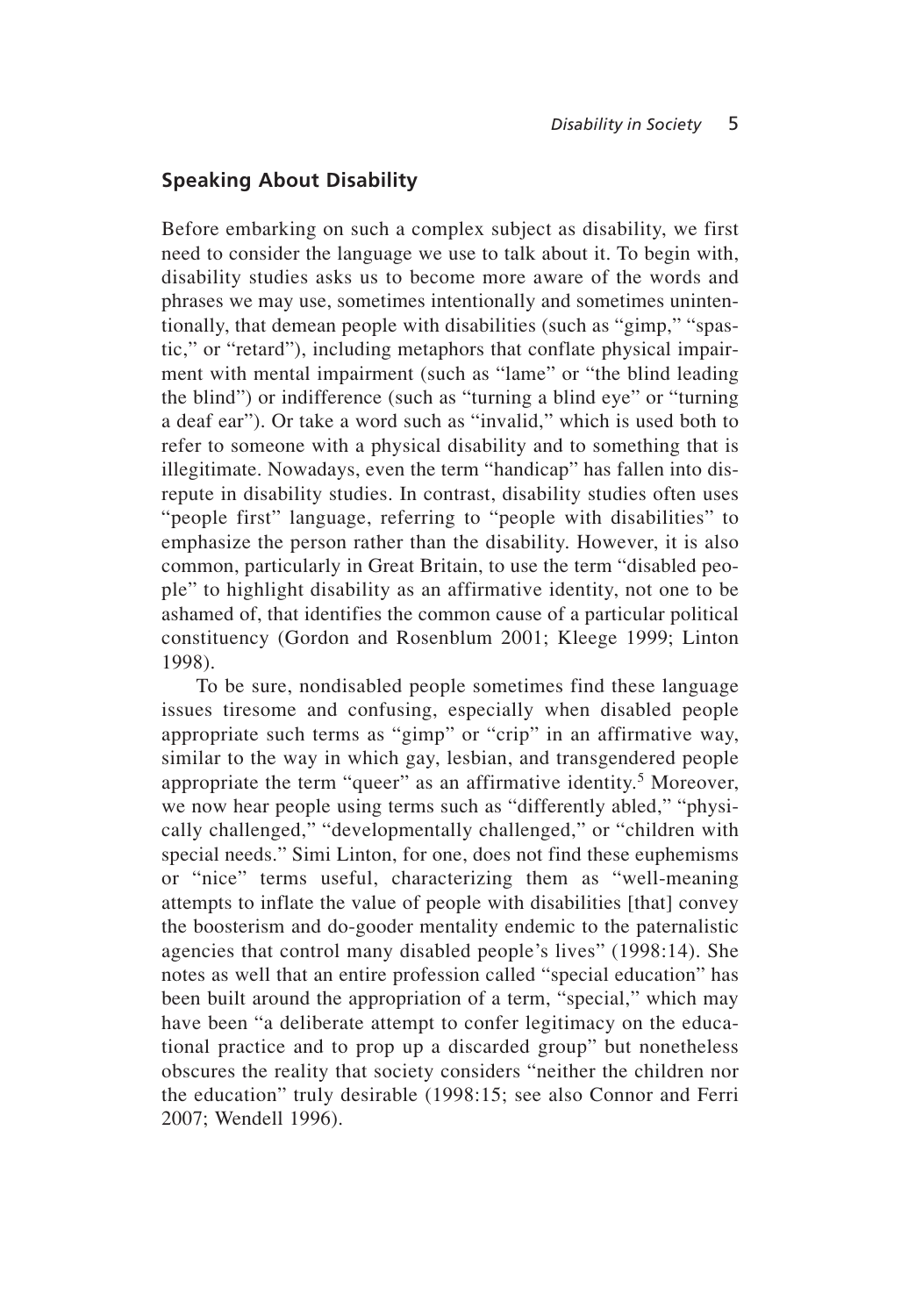More generally, the point to be made here is that disability studies is an attempt to reassign meaning(s) to our use of the term "disability" and the ways we speak about it, and in doing so reveal "the complex web of social ideals, institutional structures, and government policies" that impact the lives of people with disabilities (Linton 1998:10). One of our first challenges in this effort is to develop a more systematic working definition, or definitions, of disability. It is to this matter that we now turn.

# **Defining Disability and the Subject Matter of Disability Studies**

To begin with, we need to ask, as does Susan Wendell, "Who defines disability and for what purposes?" (1996:23). Insurance companies or government agencies, for example, may have particular administrative criteria they use to define who is eligible for payments or benefits, and it may be in the interest of these providers "to define disability narrowly" in order to save money (1996:24). <sup>6</sup> Similarly, laws that entitle people with disabilities to services, such as children in schools who need special accommodations, may utilize different criteria. Indeed, anyone who tries to negotiate the administrative-legal system will often find themselves entangled in a maze of competing and contradictory definitions of what it means to be disabled, or disabled "enough," to qualify, whereby they fit "some bureaucracies' definitions of disability and not others" (1996:24; see also Altman 2001; Grönvik 2009).

The field of disability studies, however, is not governed by such administrative-legal criteria; and in this field a discussion of definitional issues typically begins with a distinction between impairment and disability, whereby **impairment** refers to a biological or physiological condition that entails the loss of physical, sensory, or cognitive function, and **disability** refers to an inability to perform a personal or socially necessary task because of that impairment or the societal reaction to it. Although it has been common in the past to also use the term **handicap** to refer to the social disadvantage that accrues to an individual due to an impairment or disability, handicap as a concept is rarely used in scholarly or activist circles these days, largely because it has negative connotations when used to refer to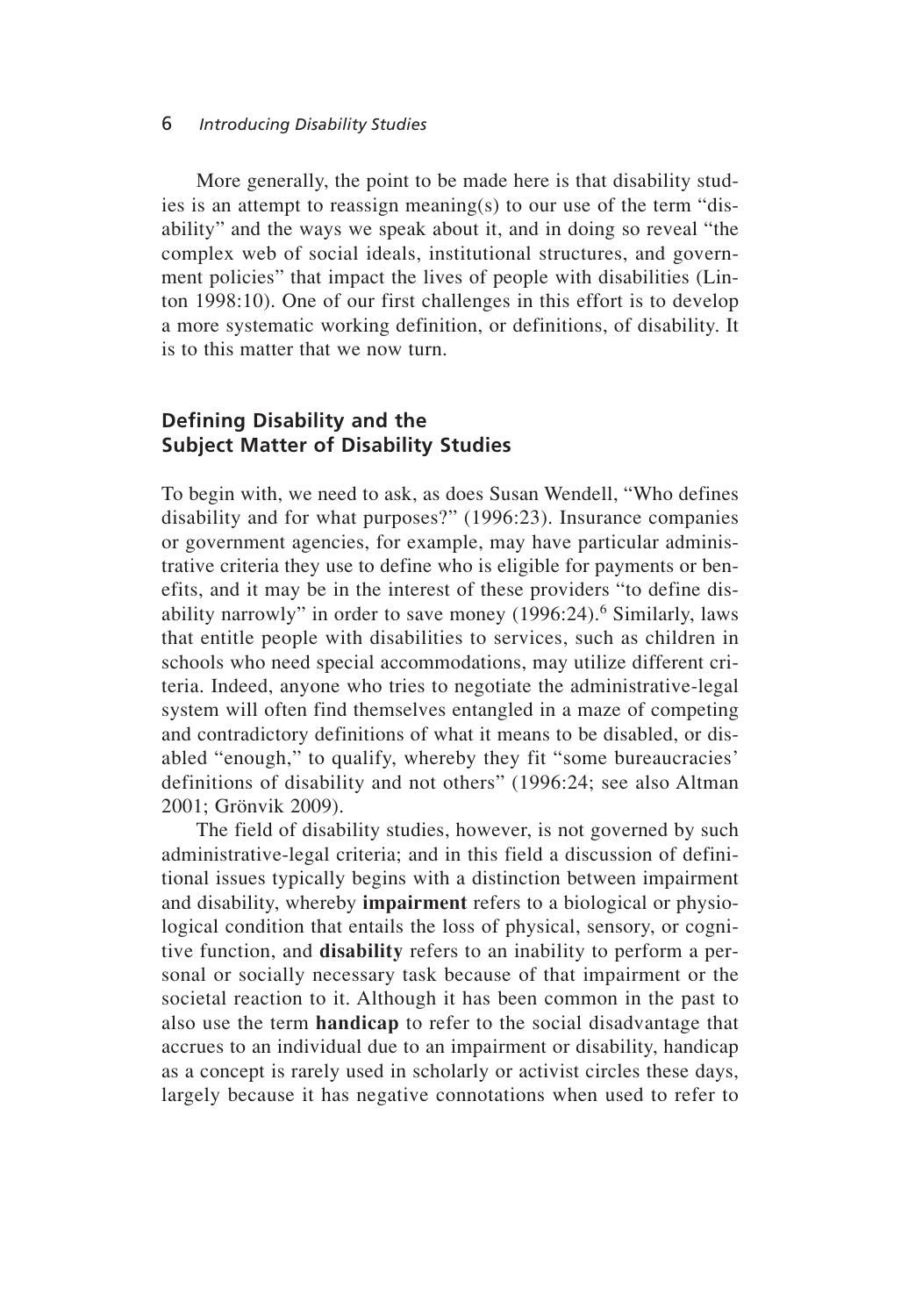persons with disabilities as inferior or deficient in some way (Miller and Sammons 1999: Wendell 1996: Whyte and Ingstad 1995).<sup>7</sup>

For our purposes, therefore, the distinction between impairment and disability is what is most germane. Thus, for instance, people who use a wheelchair for mobility due to a physical impairment may only be socially disabled if the buildings to which they require access are architecturally inaccessible. Otherwise, there may be nothing about the impairment that would prevent them from participating fully in the educational, occupational, and other institutional activities of society. Or take the case of visual impairment. Nowadays people who wear eyeglasses or contacts don't even think of themselves as having an impairment, because these corrective devices have become commonplace. But if it were not for these technological aids, which are now taken for granted, their visual impairments might also be disabilities.

Moreover, people with disabilities often experience prejudice and discrimination comparable to what is experienced by people of color and other minority groups, and they are therefore socially marginalized and disadvantaged in similar ways (Gordon and Rosenblum 2001; Hahn 1988; Siebers 2008). It remains sadly true that people whose bodies are different from "a society's conception of a 'normal' or acceptable body," even when it causes "little or no functional or physical difficulty for the person who has them, constitute major social disabilities" (Wendell 1996:44). Take the case of facial scarring or disfigurement, "which is a disability of appearance only, a disability constructed totally by stigma and cultural meanings" (1996:44). Lucy Grealy, for example, whose face was disfigured due to surgery for facial bone cancer, recalls with great pain the cruel stares and laughing at her appearance: "I *was* my face, I *was* ugliness," she writes (1997:17). In earlier times, it was even illegal to appear in public if one's physical appearance offended others' sensibilities, as in the case of the so-called **ugly laws**, ordinances that were prevalent in various cities across the United States. The oftcited Chicago ordinance passed in 1881 (and not repealed until 1973) is a good illustration. It read: "Any person who is diseased, maimed, mutilated, or in any way deformed, so as to be an unsightly or disgusting object, or an improper person to be allowed in or on the streets, highways, thoroughfares, or public places in this city, shall not therein or thereon expose himself to public view, under the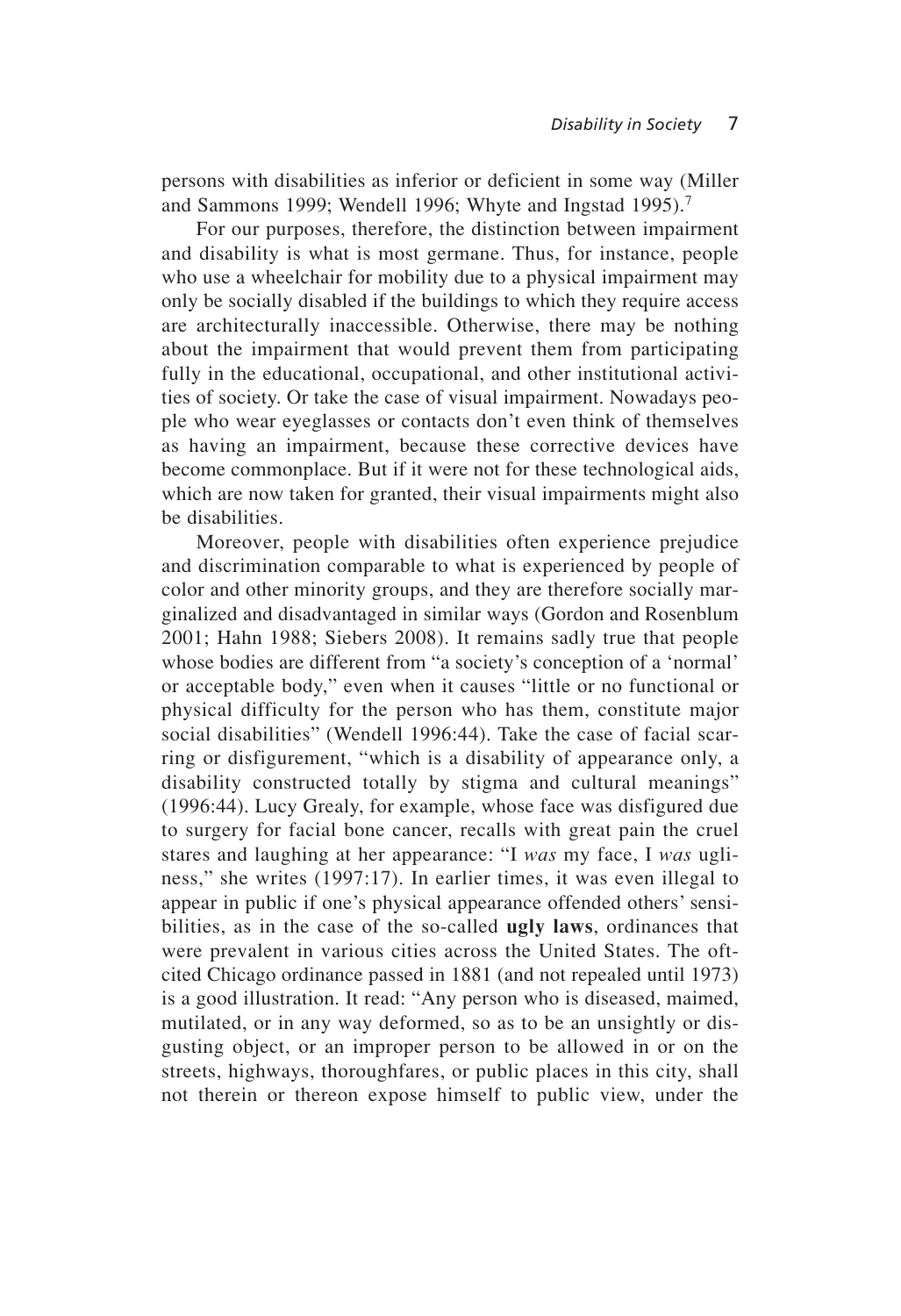penalty of a fine of \$1 [about \$20 today] for each offense" (cited in Schweik 2009:1–2).

More generally, nondisabled people are often uncomfortable, even fearful, around people with disabilities, as if the disabling condition might be contagious. Robert Murphy thinks that all too many nondisabled people view people with disabilities as a "fearsome possibility" (1987:117). They displace their fears that the "impairment could happen to them" onto the other person. In this way, "the disabled person becomes the Other—a living symbol of failure, frailty, and [for men] emasculation; a counterpoint to normality; a figure whose very humanity is questioned" (1987:117). Similarly, in his book *Stigma: Notes on the Management of Spoiled Identity* (1963), Erving Goffman argued that disparaging reactions from others serve to invalidate the disabled person as less than "normal" if not less than "human" beings. Goffman defined **stigma** as a characteristic of a person who is "reduced in our minds from a whole and usual person to a tainted, discounted one" (1963:3). Published the same year as Howard Becker's *Outsiders: Studies in the Sociology of Deviance* (1963), Goffman essentially framed the question of disability within the **labeling theory** school of deviance, which posited that "**deviance** is not a quality of the act a person commits, but rather a consequence" of others' reactions (Becker 1963:9). Goffman proffered a general theory of stigma, attributing common devalued statuses to deviants of all types: people with disabilities, gays and lesbians, ex-convicts, mental patients, drug addicts, and alcoholics.<sup>8</sup>

Nancy Miller and Catherine Sammons (1999) observe that it is natural for people to notice others who look different. Indeed, they argue, the human brain is hardwired to scan the environment and notice differences from the routine or "expected average" (p. 7).

Everybody reacts to differences. In the whole universe of differences, some attract us, some surprise or frighten us, and some aren't important to us at all. Our reactions to differences are sometimes complex and confusing. We often want to be open-minded and feel comfortable about other people's differences but find that some unfamiliar differences make us feel tense and judgmental instead. We are caught off guard when someone with an unexpected difference enters the room, and we may feel awkward as we try to appear unsurprised. When we see an unsettling difference, it can cause anxiety, uncertainty, and even a wish to avoid the other person. (pp.  $1-2$ )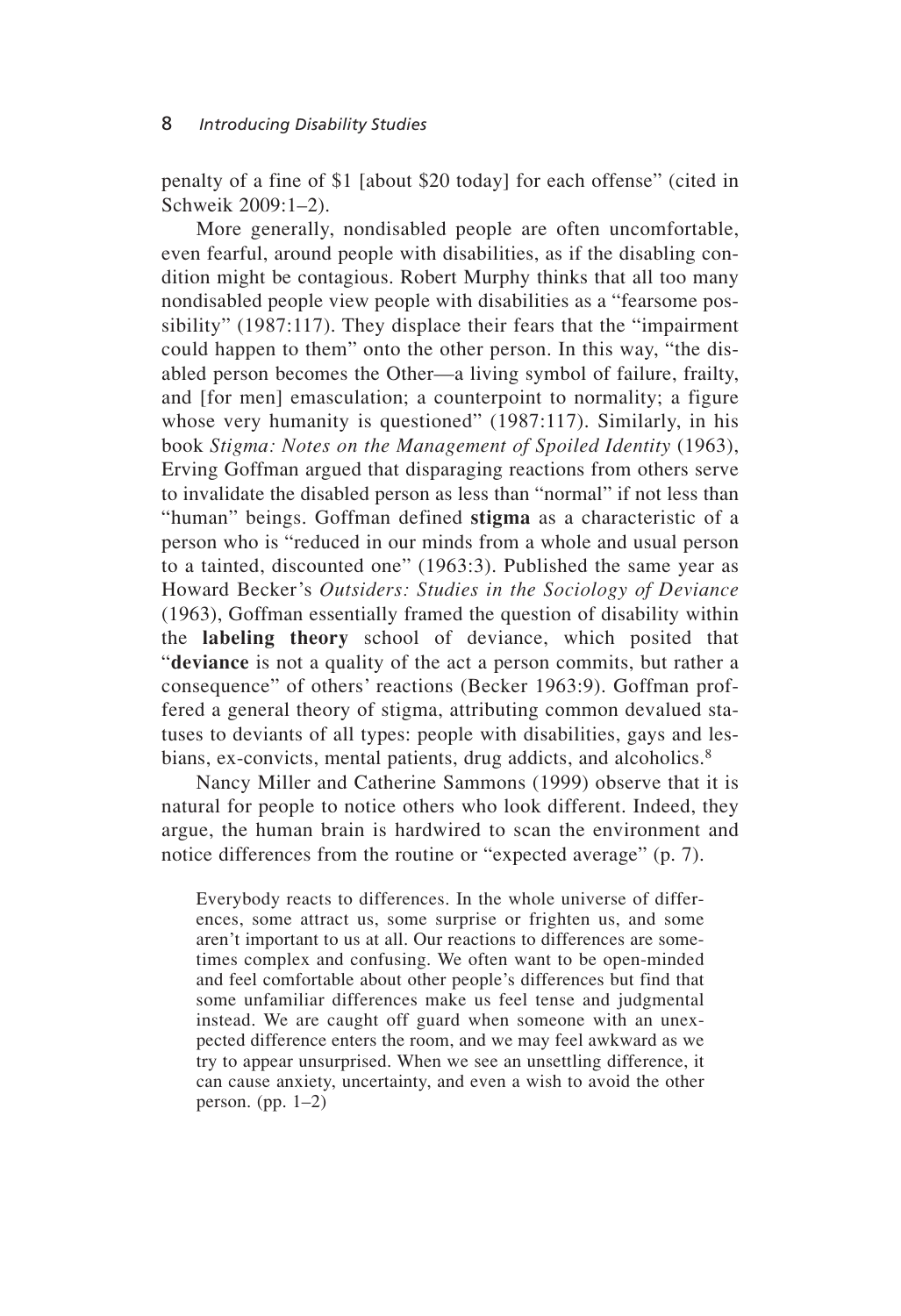Miller and Sammons believe we can all learn to override these reactions through habituation to new experiences and exposure to alternative cultural norms, and in this way expand our "personal comfort zones" about disability and other social differences. Similarly, Spencer Cahill and Robin Eggleston (1995) note that awkward encounters between able-bodied and disabled-bodied persons often stem not from malicious intent but from the uncertainty of what is expected. Should an able-bodied person, for example, offer assistance to someone who uses a wheelchair by opening a door for them or asking them if they need help retrieving something from a shelf in a grocery store? In their study of wheelchair users' public experiences, Cahill and Eggleston found that able-bodied people sometimes feared being rebuked for thinking that the wheelchair user might need help, finding "that they have judged [them] less competent than [they] want to be considered or consider themselves" (1995:693). Cahill and Eggleston also learned about occasions in which a wheelchair user was treated as a "non-person," for instance, when they were with a group at a restaurant and the waiter or waitress asked others what the wheelchair user was ordering, as if they were incapable of speaking for themselves. At the same time, the researchers also learned of many acts of public kindness, where the nondisabled offered wheelchair users much appreciated assistance, which ran counter to the view that people with disabilities are uniformly stigmatized and treated badly (see also Bogdan and Taylor 1989; Makas 1988).

All this is to say that it is important to understand "disability" as a social phenomenon, an experience that cannot be reduced to the nature of the physiological impairment. Rather, it is a product of societal attitudes and the social organization of society. This view is sometimes referred to as a **constructionist**, or **social constructionist**, approach to disability, which understands disability as constructed by or residing in the social environment, in contrast to an **essentialist** view, which understands disability as a condition that resides or is inherent in an individual's particular impairment (Baker 2011; Omansky 2011; Wendell 1996).

To complicate matters further, disability scholars note that impairment itself is a product of social definition, as in the case of medical diagnosis and classification systems that are themselves subject to dispute and change over time (Brown 1995). Take the case of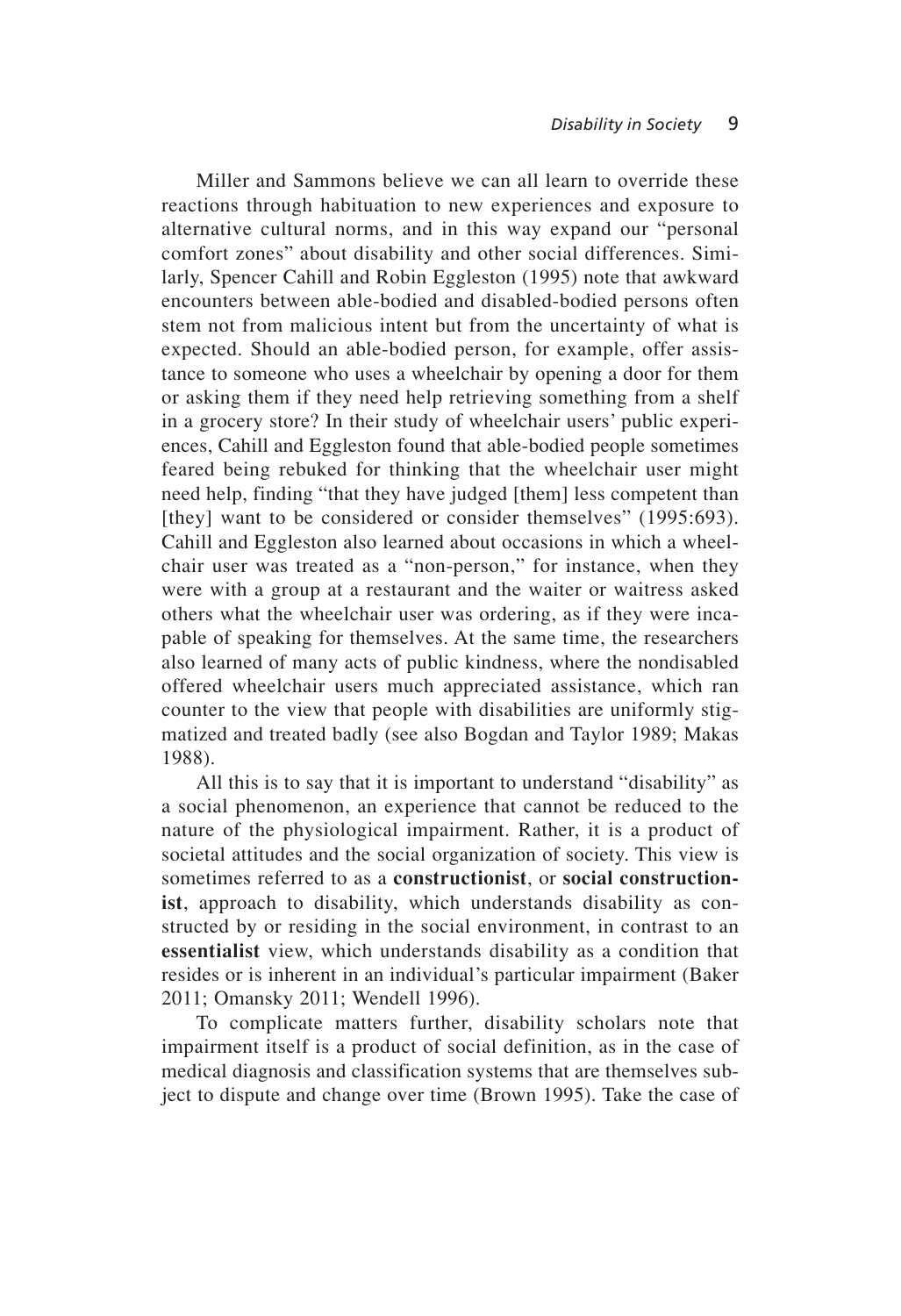**autism**, for example, which is now understood as consisting of a spectrum of conditions that includes people who are considered very "low functioning" and very "high functioning." Autism was discovered separately but nearly simultaneously by Leo Kanner, a US child psychiatrist, and Hans Asperger, an Austrian pediatrician, in 1943 and 1944, respectively. Both Kanner and Asperger chose the term "autism" from the Greek word *autos* (self) to refer to the children's "powerful desire for aloneness" and "anxiously excessive desire for the maintenance of sameness" (Kanner 1943:242, 249). People with autism have difficulty with face-to-face interaction, lacking the ability to empathize with others and appearing emotionally detached. They become attached to routines and can become anxious when these routines are disrupted. They often become focused on specialized, complex topics, which can be associated with a number of strengths, as people with autism can be exceptionally skilled at systematizing information, mathematics, computer programming, music, and art (Cowley 2003; Grandin 2006; Kalb 2005; O'Neil 2008). 9

Whereas Kanner went on to become a leading figure in child psychiatry, Asperger's clinic was destroyed during the war, and he was virtually ignored outside of Europe until his work was discovered by British psychologist Lorna Wing and translated into English in 1991. It was Wing who popularized Asperger's observation that the condition, now called **Asperger's syndrome** or **Autism Spectrum Disorder**, consisted of a range of conditions that are markedly different from one another (Grandin 2006; O'Neil 2008; Silberman 2001; Singer 1999).

Up until 1980, the term "autism" did not appear as a distinct condition in the *Diagnostic and Statistical Manual* (*DSM*), the official diagnostic guidelines of the American Psychiatric Association. Previously the only mention of it had been as a symptom of childhood schizophrenia, and Asperger's syndrome was not included until 1994 (Straus 2010). Thus, Donna Williams (1992), born in 1963, did not understand her condition as "autism" until she was twenty-five years old. She knew she was not like other children, but did not know why. As a child, she was even thought to be deaf because she avoided eye contact and was emotionally unresponsive to others. Even today, there is some controversy about whether autism, Asperger's syndrome, and a few other disorders should each be characterized as distinct diagnostic conditions, or rather, as constituting a unitary set of conditions that exist along a continuum. Thus, in the 2013 revision of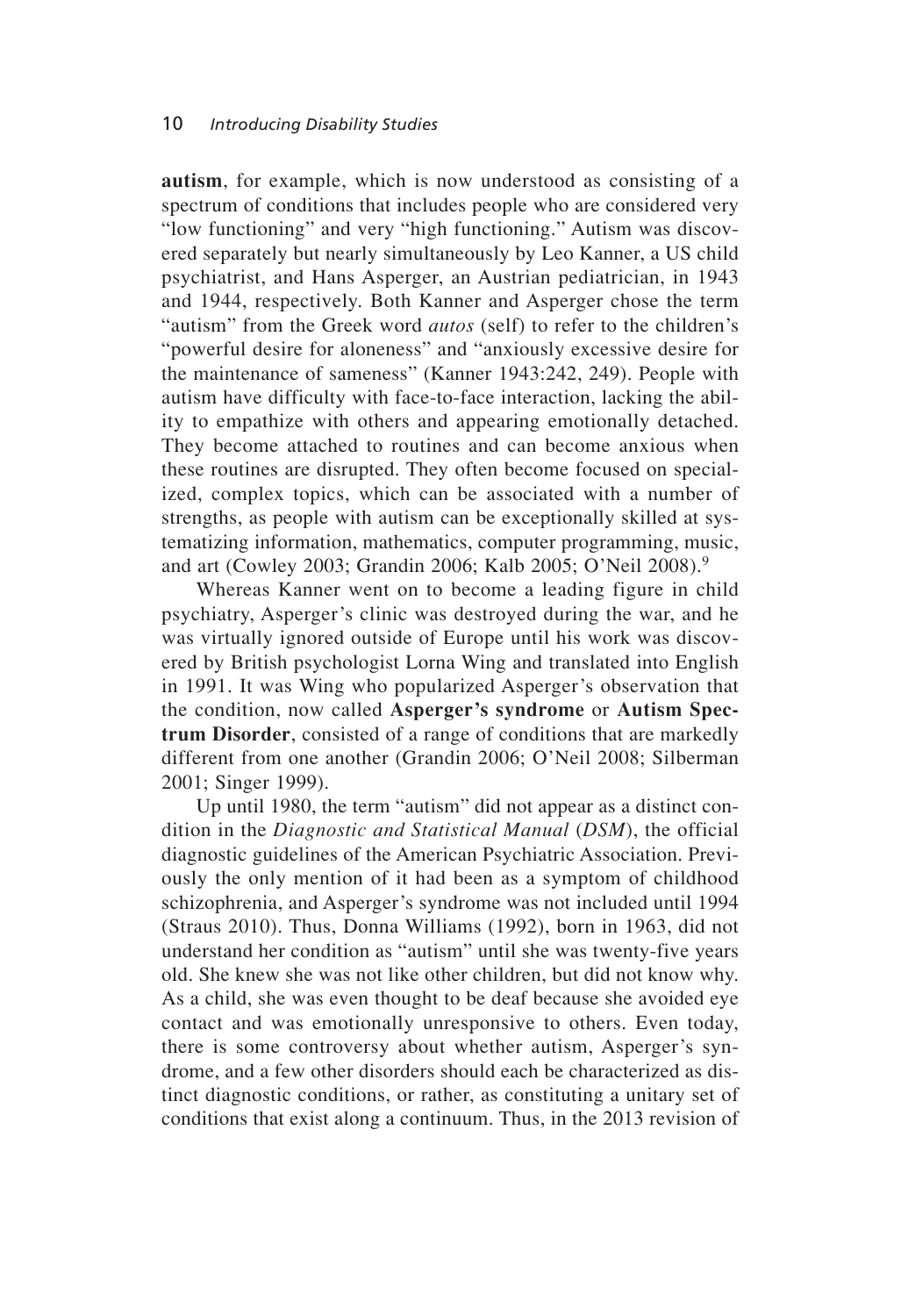the *DSM*, Asperger's syndrome was placed under the rubric of autism, essentially removing the distinction between them (Baker 2011; Grandin 2006).

Another definitional issue that complicates our subject matter is the distinction between **physical, sensory,** and **cognitive impairments**. In some instances one may find the term "physical impairment" being used to refer to both mobility impairments and sensory impairments such as vision and hearing loss, and in other instances only for mobility and not sensory impairments. As for "cognitive impairment," this term is generally used to refer to a wide range of conditions such as autism, traumatic brain injury, and mental illness. Within this broad category, a distinction is also made between **intellectual disabilities**, the term that is now used to refer to mental retardation and that involves limitations "rooted in sub-average intellectual and adaptive functioning occurring early in life," and **learning disabilities**, a term that refers to limitations involving "the brain's ability to receive, process, analyze, or store information" (Carey 2009:190; see Box 4.3). 10

Still another issue that complicates our subject matter is the distinction between illness and disability, a distinction some disability scholars and activists insist on making, in part because they want people to know that people with disabilities are often perfectly healthy, requiring no particular medical care.<sup>11</sup> Wendell (1996) thinks that the adamancy by which some have opposed including people with illnesses among the constituency of disabled people may stem from the desire to avoid the additional stigma that is associated with illnesses such as AIDS and cancer. Nevertheless, it remains true that many people with disabilities are also ill, and chronic or life-threatening illnesses, as well as the normal process of aging, can have disabling consequences for individuals (Bury 2000; Zola 1991).<sup>12</sup> Indeed, most anyone who lives long enough can expect to have an experience with disability before they die. Joseph Shapiro adds that fewer than 15 percent of those who are disabled are actually born with their impairment, and therefore anyone at any time, "as a result of a sudden automobile accident, a fall down a flight of stairs," or the acquisition of a serious illness, can join the ranks of people with disabilities (1993:7). One national poll taken in 2004 found that the median age for the onset of disability in the United States was 35.7 years, with 47 percent acquiring their disability after the age of forty (National Organization on Disability/Harris Poll 2004).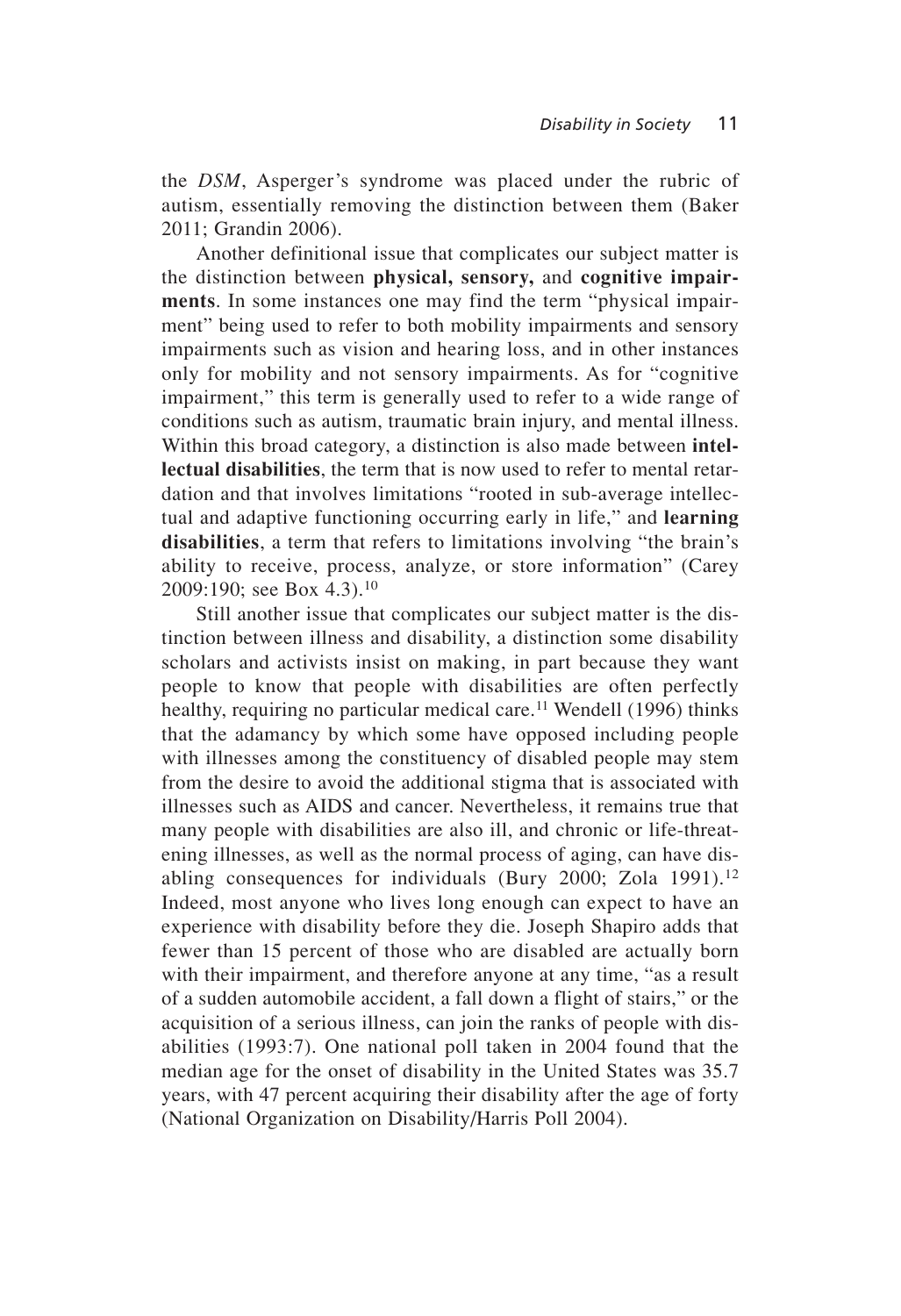#### **FURTHER EXPLORATION**

#### **Box 1.1 Counting Disability**

Studies that try to count the number of people who have a disability are complicated by the question of how disability is defined, but with this caveat in mind, we can still get an idea of what this number may be. The US Census Bureau, for example, reported that in 2005 about 19 percent of the US population indicated that they had at least some level of disability, with about 12 percent having a severe disability. The census found that nearly 4 percent of people six years of age and older needed assistance with everyday activities such as showering or bathing and getting around inside their homes. While the majority of disabilities were physical in nature, about a third of all those reporting a disability were classified as having difficulty with cognitive, mental, or emotional functioning. Not surprisingly, older Americans reported a higher level of disability than younger Americans, with adults over sixty-four years of age comprising about a third of all those reporting disabilities (Moore 2009).

In addition to census data, a study by the Centers for Disease Control and Prevention (CDCP) reported that in 2005 about 22 percent of US adults had a disability, with about 10 percent indicating they had difficulty walking three city blocks or climbing a flight of stairs. The top ten causes of disability were listed as the following (in order of most common to least common): arthritis or rheumatism, back or spine problem, heart trouble, mental or emotional problem, lung or respiratory problem, diabetes, deafness or hearing problem, stiffness or deformity of limbs/extremities, blindness or vision problem, and stroke (CDCP 2011).

The US Department of Health and Human Services (USD-HHS) also collected survey data on adults with disabilities in the United States between 2001 and 2005, operationalizing disability as having difficulty with *basic actions* and *complex activity*. Basic action difficulty was defined in terms of limitations in movement or sensory, emotional, or mental functioning, while complex activity difficulty was defined in terms of limitations in self-care tasks, ability to work, or ability to fully participate in social activities. About 30 percent of Americans reported some kind of basic action difficulty, with the most common related to movement, such as

*continues*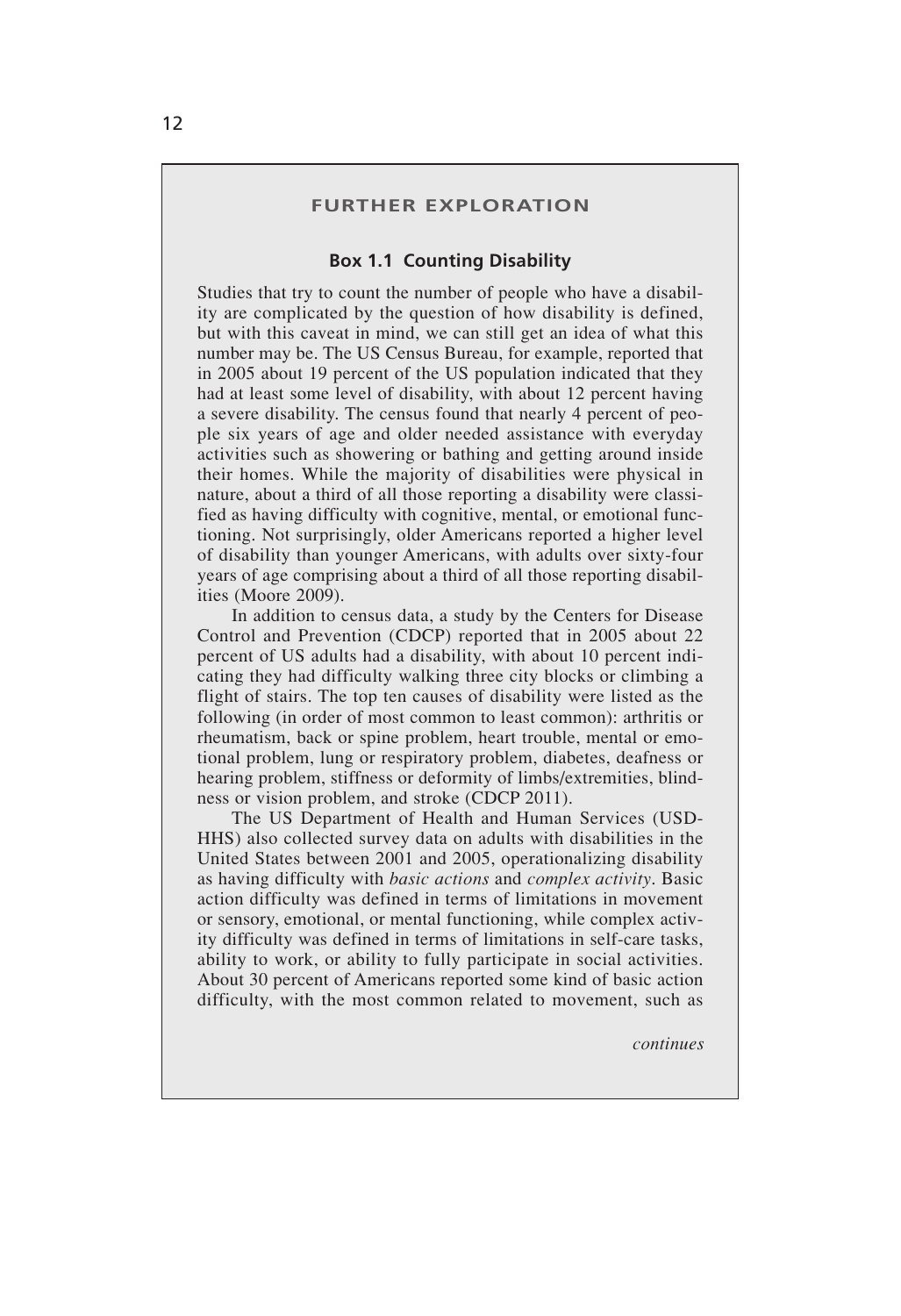#### **Box 1.1 continued**

walking, bending, reaching overhead, or using their fingers to grasp something. About 13 percent reported noticeable vision or hearing difficulties, and 3 percent reported emotional or cognitive difficulties. Work limitation was the most commonly reported complex activity limitation (12 percent), followed by social limitation (7 percent) and self-care limitation (4 percent). Adults over sixtyfive years of age made up about 33 percent of those with basic limitations and 36 percent of those with complex activity limitations (USDHHS 2008).

Internationally, the World Health Organization (2011) reported that in 2010 there were more than one billion disabled people around the globe, about 17 percent of the world's total population. Other international data indicate that disabled people are more likely than nondisabled people to live in poverty, as is true in the United States, although poverty in less developed, nonindustrialized countries is more severe. About 80 percent of the world's disabled population lives in such countries, where just 20 percent of the world's health-care dollars are spent. In many places around the globe, war and armed conflict are major causes of disability. Today, there are millions of disabled refugees and displaced persons in places such as the Middle East, the Balkans, Central Africa, and Southeast Asia; and at least 2,000 people are killed or injured every month by landmines that are buried in more than seventy countries (Albrecht, Seelman, and Bury 2001; Priestley 2001).

Be that as it may, contemporary approaches to disability try to avoid the pejorative connotations of the term and reframe it as a matter of **social difference**. As Miller and Sammons argue:

Everybody's different. Some of us have differences that no one notices, while others are different in very apparent ways. We all look different from others, sometimes by chance, sometimes by choice. Some people move on foot, while others use wheelchairs or other ways of getting around. We communicate in a variety of languages and dialects and also by using hand signs. Our behavior patterns have incredible variety, even within our own families. We all have unique physical strengths and limitations as well as different learning abilities, creative talents, and social skills. (1999:1)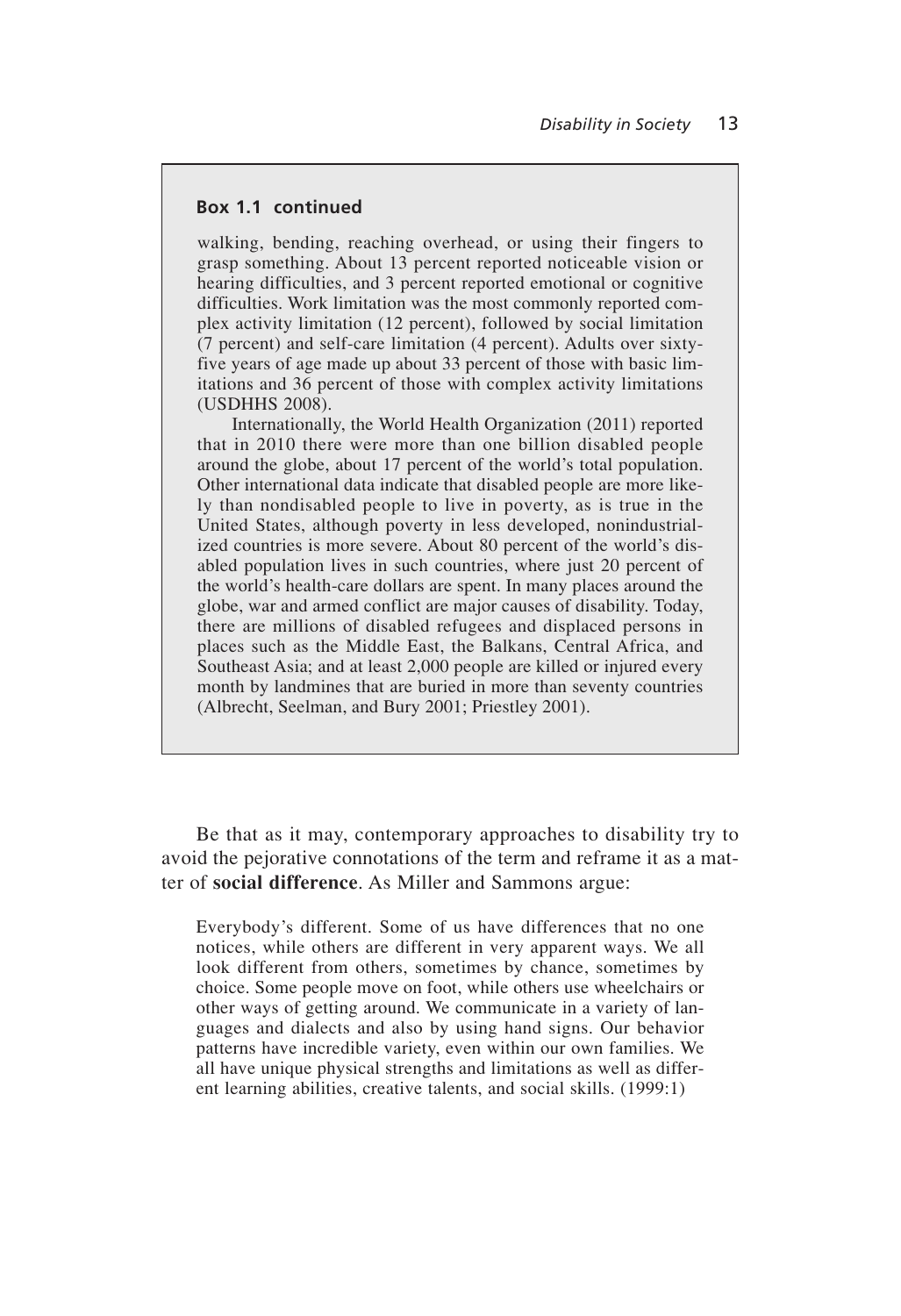In this way, Christina Papadimitriou (2008b), among others, rejects a conception of disability as undesirable deviance, as a "perversion of the human condition" or unrelenting tragedy that propels people into the depths of despair (Camilleri 1999:849). Rather, disability should be understood as a form of diversity that can be appreciated as a different way of being embodied in the world. Papadimitriou does not view disability and normality as polar opposites but as falling "along a continuum of . . . humanly possible ways" of being (2008b:219), or in Richard Scotch and Kay Schriner's (1997) terms, the natural variation that occurs among human beings. While impairments may never be wished for and are often the source of great suffering (for physical and social reasons), people with disabilities differ quite dramatically in the nature of their conditions, which are not as "wholly disastrous" as people often imagine (Fine and Asch 1988:11). They commonly learn to appreciate and enhance their remaining abilities and to strive for goals and qualities of human worth that are within their grasp (Gill 2001; Potok 2002; Wright 1960). According to Tobin Siebers, "People with disabilities want to be able to . . . live with their disability, to come to know their body, to accept what it can do, and to keep doing what they can for as long as they can. They do not want to feel dominated by people on whom they depend for help, and they want to be able to imagine themselves in a world without feeling ashamed" (2008:69). In almost every case, Siebers adds, people with disabilities have a better chance of enjoying a fulfilling life if they accept their disability as a positive aspect of their identity that provides them with a unique and at times contentious way of being in and viewing the world.

At its core as a scholarly discipline, disability studies rejects approaches to disability that seek to eradicate it. This does not necessarily mean that it opposes rehabilitative interventions that might enhance a person's ability to live the life she or he most wants to live. What it does aim to do is critique "the widespread belief that having an able body and mind determines whether one is a quality human being" (Siebers 2008:4). In doing so, it identifies a source of oppression, **ableism**, which is comparable to racism, sexism, and heterosexism in constituting a system that subjects people to "political, economic, cultural, or social degradation" (Nowell 2006:1179). Ableism assumes that some people (and bodies) are "normal" and superior while other people (and bodies) are "abnormal" and inferior, and it entails institutional discrimination on the basis of this distinction (Linton 1998; Papadimitriou 2001). <sup>13</sup> Siebers calls this the "ide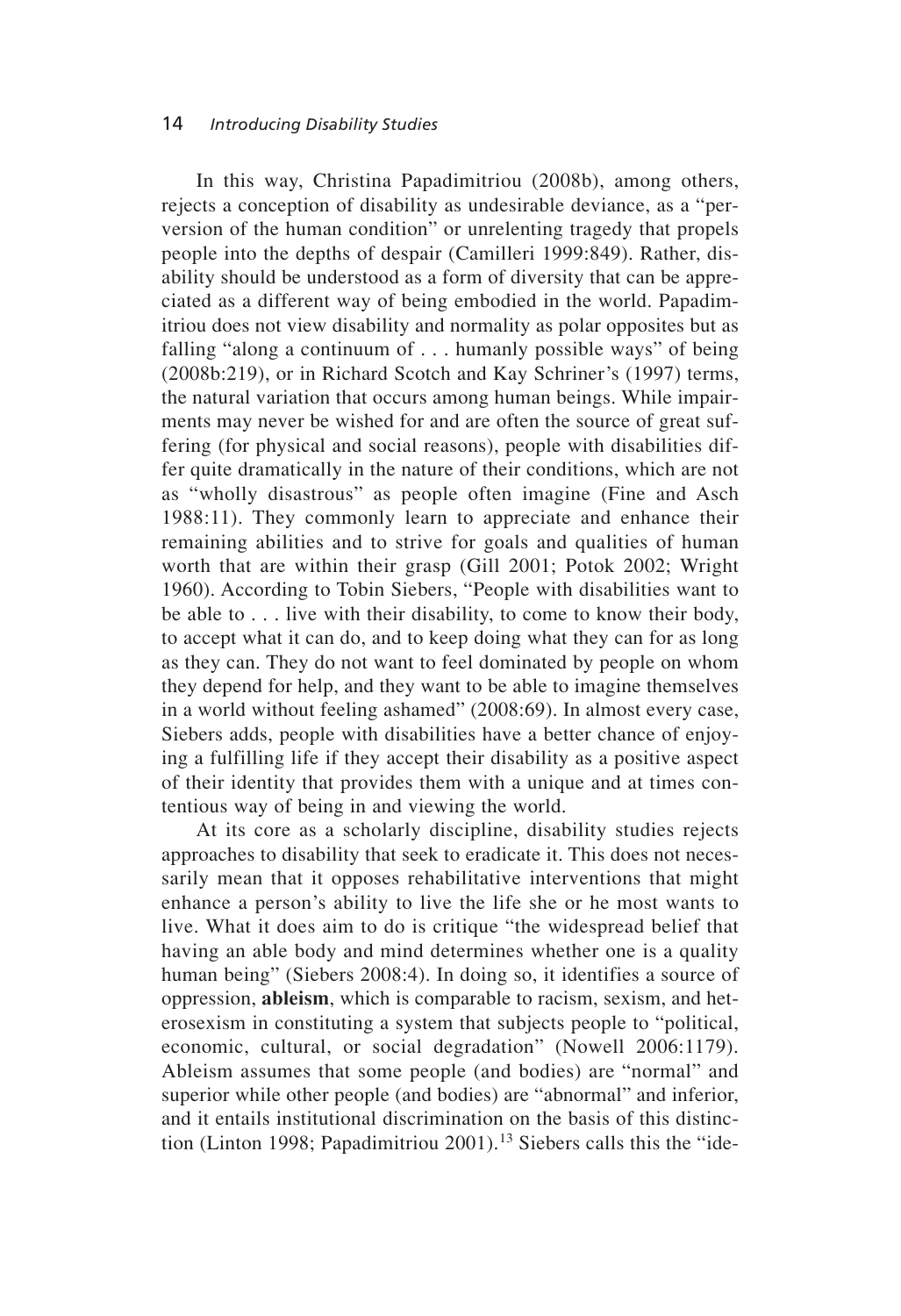ology of ability," which in its simplest form constitutes a preference for able-bodiedness, but in its most radical form "defines the baseline by which humanness is determined, setting the measure of body and mind that gives or denies human status to individual persons" (2008:8). As a dominant or hegemonic ideology, ableism is so taken for granted that it remains unconscious and invisible to most people, even though it constitutes an overarching regime that structures the lives of people with disabilities. Disability studies aims to unmask the ideology of ableism, to deconstruct it, to bring it out in the open for all to see.

### **The Disability Rights Movement**

One cannot begin to approach disability studies without crediting its very existence and conceptual thrust to the contemporary **disability rights movement**. <sup>14</sup> The social movement for disability rights is an international phenomenon, but the movements in the United States and Great Britain are most notable for their contribution to disability studies (Bickenbach 2001; Fleischer and Zames 2001; Shakespeare and Watson 2001). In the United States this movement emerged in the context of other "oppositional movements" of the 1960s, such as the civil rights movement, women's movement, consumer movement, and gay and lesbian movement, which advocated on behalf of previously marginalized and underrepresented political constituencies (Mansbridge and Morris 2001).

We will explore this movement in more detail in Chapter 3, but it is worth noting here that unlike some of the other movements of this era, the disability rights movement does not have a widely known figure with name recognition such as a Martin Luther King Jr., Rosa Parks, Betty Friedan, Gloria Steinem, or Ralph Nader. But Ed Roberts is arguably someone deserving of comparable recognition. Roberts, who was severely disabled from polio—he was a quadriplegic who had some minimal use of his hands—had gained admission to the University of California, Berkeley (UCB), in 1962, the same year that James Meredith became the first African American to attend the University of Mississippi. As a youth, Roberts had had to fight to get his high school "diploma because he had not completed the driver's education and gym requirements. . . . [Then] California's Department of Rehabilitation [CDR] refused to pay for his college education, as it did for other, less disabled students, because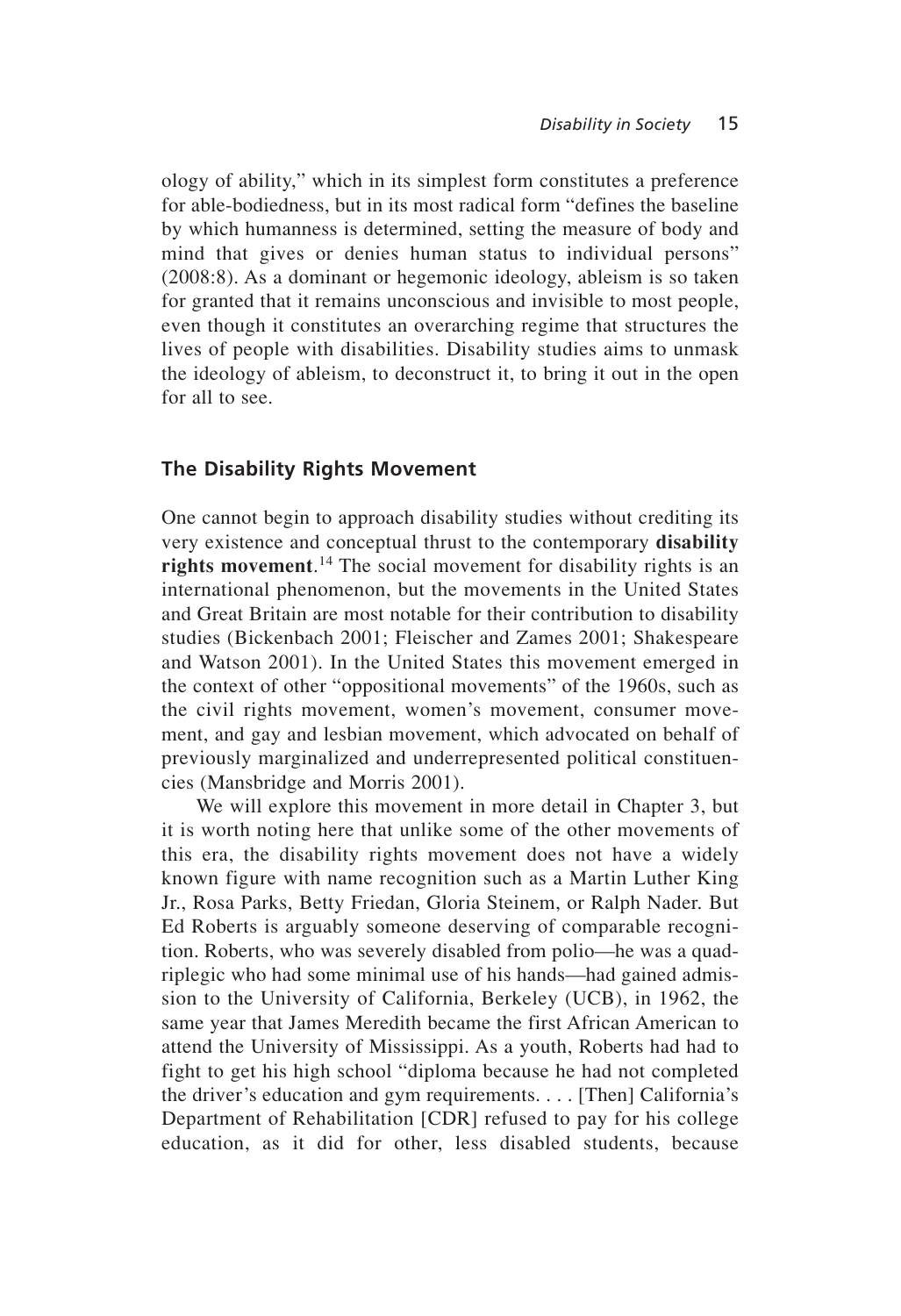Roberts's [CDR] counselor . . . believed that spending taxpayer money on [him] would be wasted since it was 'infeasible' he could ever work" (Shapiro 1993:44). Roberts took his case to the media, eventually forcing the CDR to relent (Braddock and Parish 2001; Fleischer and Zames 2001; Scotch 2001b).

Roberts's success ushered in opportunities for other students with disabilities at UCB. Influenced by the political radicalism of the day, Roberts and this cohort of activists lobbied for accessibility reforms both on campus and in the larger Berkeley community. They questioned the conventional definition of "independence," which defined it in terms of the tasks a disabled person could perform *without* assistance. Known as the **independent living movement**, activists wanted to define independent living in terms of the quality of life that people with disabilities could achieve *with or without* assistance. They argued that people with disabilities did not simply need custodial care but wanted "to be fully integrated [into] their communities" (Shapiro 1993:52). They also aimed to reverse the power relationship between themselves and the medical, educational, and social service professionals whose services they required. People with disabilities no longer wanted to be treated as clients who were *told* by professionals what to do. Instead, they wanted to be treated as self-advocates and consumers of services who could *decide* what was best for themselves. To achieve these ends, Roberts and his allies established the first **Center for Independent Living** in the United States, which eventually evolved into a nationwide network of consumer-controlled, community-based centers that provide independent living skills training, peer counseling, information and referral, and advocacy for people with disabilities (Fleischer and Zames 2001; Shapiro 1993).

As this type of political activism spread throughout the country, the US Congress eventually responded by passing a landmark piece of federal disability legislation, the **Rehabilitation Act of 1973**, which, among other things, mandated reasonable accommodations in public education and employment, required public institutions to initiate architectural accessibility reforms, and "made it illegal for any federal agency, public university, defense or other federal contractor, or any other institution or activity that received federal funding, to discriminate against anyone solely" for reason of disability (Shapiro 1993:65). Most politicians who had voted for the act, however, had not seriously considered its broader implications and potential costs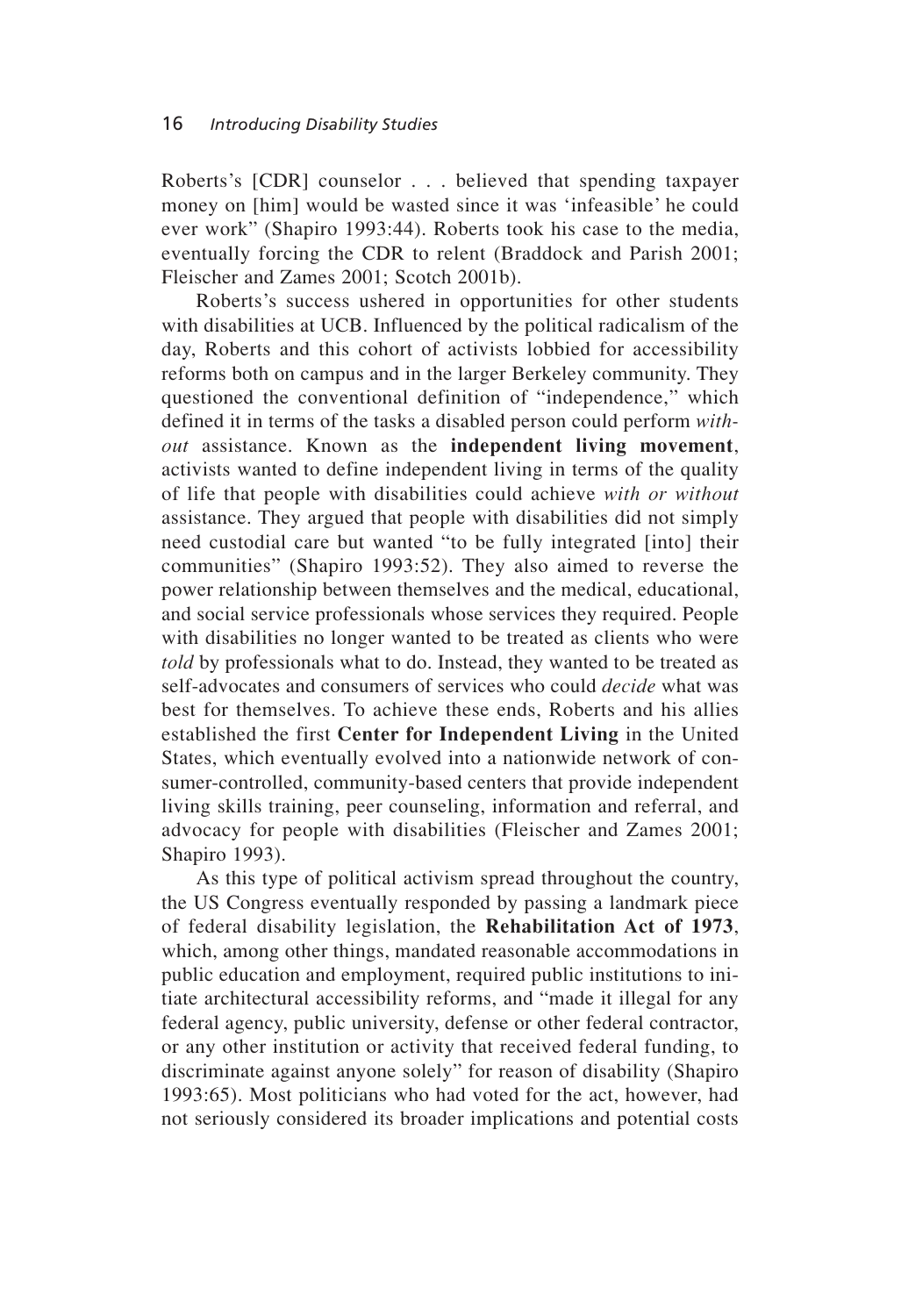#### **FURTHER EXPLORATION**

#### **Box 1.2 Judy Heumann: Disability Rights Activist**

In addition to Ed Roberts, one of the notable figures in the early disability rights movement is Judy Heumann. Heumann was born in Brooklyn, New York, in 1947, contracting polio when she was eighteen months old. Like Roberts, she became a quadriplegic. One physician advised her parents to put her in an institution, which they did not, and relatives told them that "their misfortune must have been the result of some sin on their part" (Shapiro 1993:56). For three years during elementary school, Heumann was required to receive home instruction because the principal said her presence in a wheelchair was a "fire hazard." But her parents were determined to give their daughter a sound education. They placed her in a school for disabled children, where Heumann soon "realized that the parents of her classmates had low expectations for their children, and that the teachers, when not prodded by pushy parents, respond accordingly" (Shapiro 1993:56). Nevertheless, Heumann graduated high school and was accepted to Long Island University, where she had to fight for "everything from the right to live in a dormitory to getting someone to lift her wheelchair up the steps to the classroom buildings. She organized other disabled students to fight for ramped buildings . . . [and] took part in protests against the Vietnam War" (p. 57).

In 1970, one year after graduating from college with a teaching degree, Heumann was denied a license to teach in New York City's public schools because she could not pass the medical exam. The testing physician questioned whether Heumann could get to the bathroom by herself or help children out of the building in an emergency. A media campaign resulted in her receiving her teaching license. A newspaper headline read, "You Can Be President, Not Teacher, with Polio," and quoted Heumann as saying, "We're not going to let a hypocritical society give us a token education and then bury us" (Shapiro 1993:57). Still, no one would hire her until the principal of the elementary school she had attended offered her a job.

Heumann formed her own disability rights activist group, Disabled in Action. In 1972, she traveled to Washington, DC, to demonstrate at the Lincoln Memorial after President Richard Nixon vetoed a spending bill to fund federal disability programs. In the closing days of the presidential election, she joined with a group of disabled Vietnam veterans to take over Nixon's New York reelection headquarters to demand an on-camera debate with the president himself. The following year, Roberts invited her to come to California to work for the Center for Independent Living that he had just opened (Fleischer and Zames 2001; Scotch 2001b; Shapiro 1993).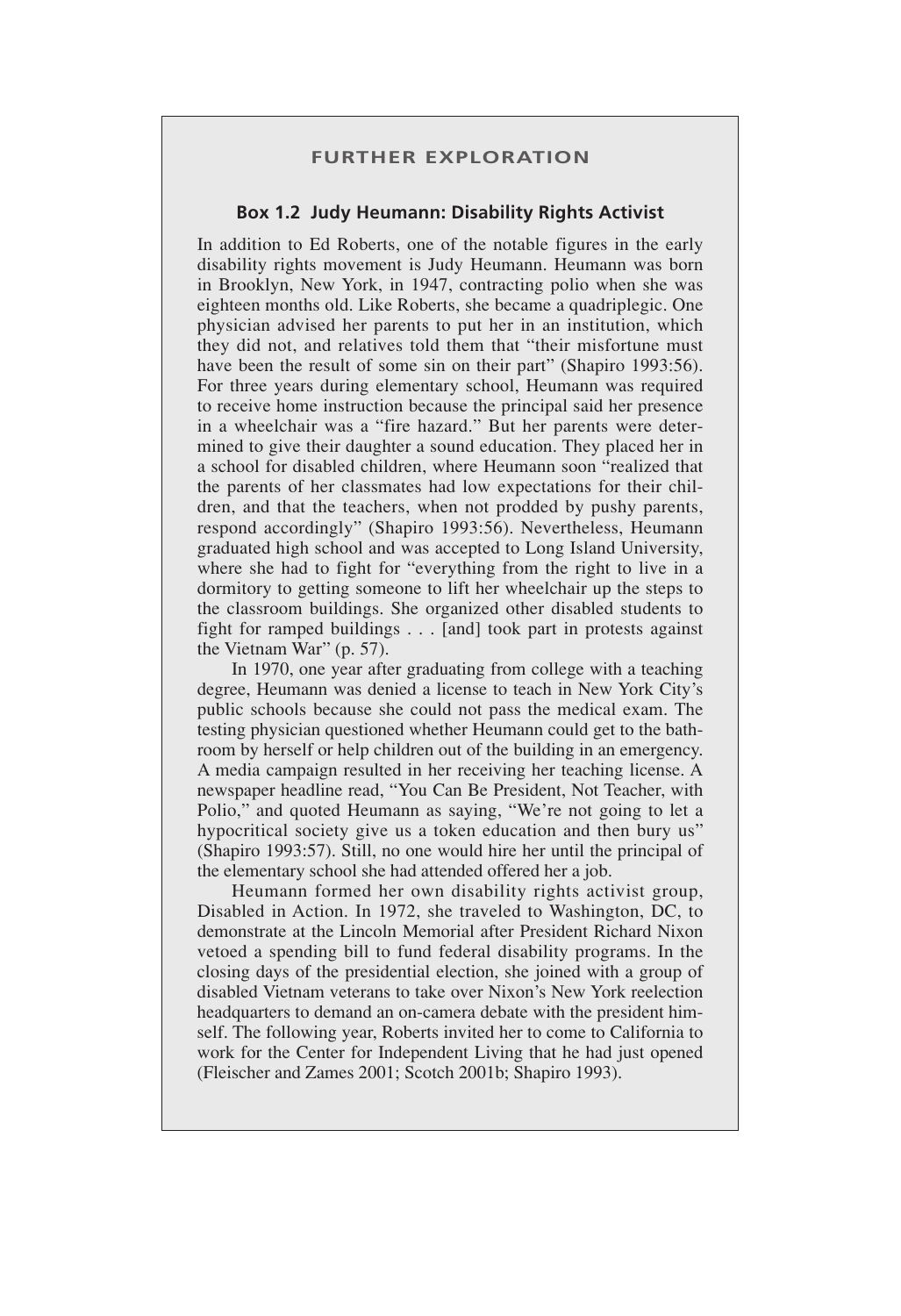of implementation. Thus the Department of Health, Education, and Welfare (HEW) under presidents Gerald Ford and Jimmy Carter tried to stall the development and implementation of enforcement provisions (Braddock and Parish 2001; Fleischer and Zames 2001; Scotch 2001b).

When Joseph Califano, Carter's secretary of HEW, tried to push through regulations that would have allowed "some disabled children to be educated in special schools rather than [in] regular schools adapted for them," disability activists derided the measure as "separate but equal" (Shapiro 1993:68). And when Califano also came out for exceptions to rules requiring wheelchair ramps in schools and hospitals, the activists organized demonstrations around the country, particularly in the ten cities where HEW regional officers were located—Atlanta, Boston, Chicago, Dallas, Denver, Kansas City, New York, Philadelphia, San Francisco, and Seattle, in addition to Washington, DC.

Until this time, the disability rights movement in the United States had been local and disparate; it now became a national and cross-disability movement of diverse groups working together for social change. It was this movement that later culminated in the passage of the ADA, which further expanded the rights of disabled people in both the public and private sectors. Although the implementation of the ADA, like previous progressive legislation for disabled people, has been plagued by controversy over its interpretation and implementation, it marked a seminal point in the legal rights and expansion of opportunities for people with disabilities in the United States (Braddock and Parish 2001; Fleischer and Zames 2001; Scotch 2001b; Switzer 2003).

Joan Tollifson (1997), who is missing her right hand and half of her right arm, describes how exhilarating and empowering it was to be part of this movement. Tollifson writes that while growing up she "used to dream about being in a world where being disabled was no big deal, where no one considered it a tragedy, [where] no one thought you were inspiring or felt sorry for you, [where] no one stared at you" (1997:105). All too many times she experienced complete strangers coming up to her on the street to inquire about her physical appearance and children gasping in horror. People would tell her with tears in their eyes how amazingly well she did things, such as tying her shoes, or that they didn't think of her as disabled she guesses because they thought that a "real cripple" would have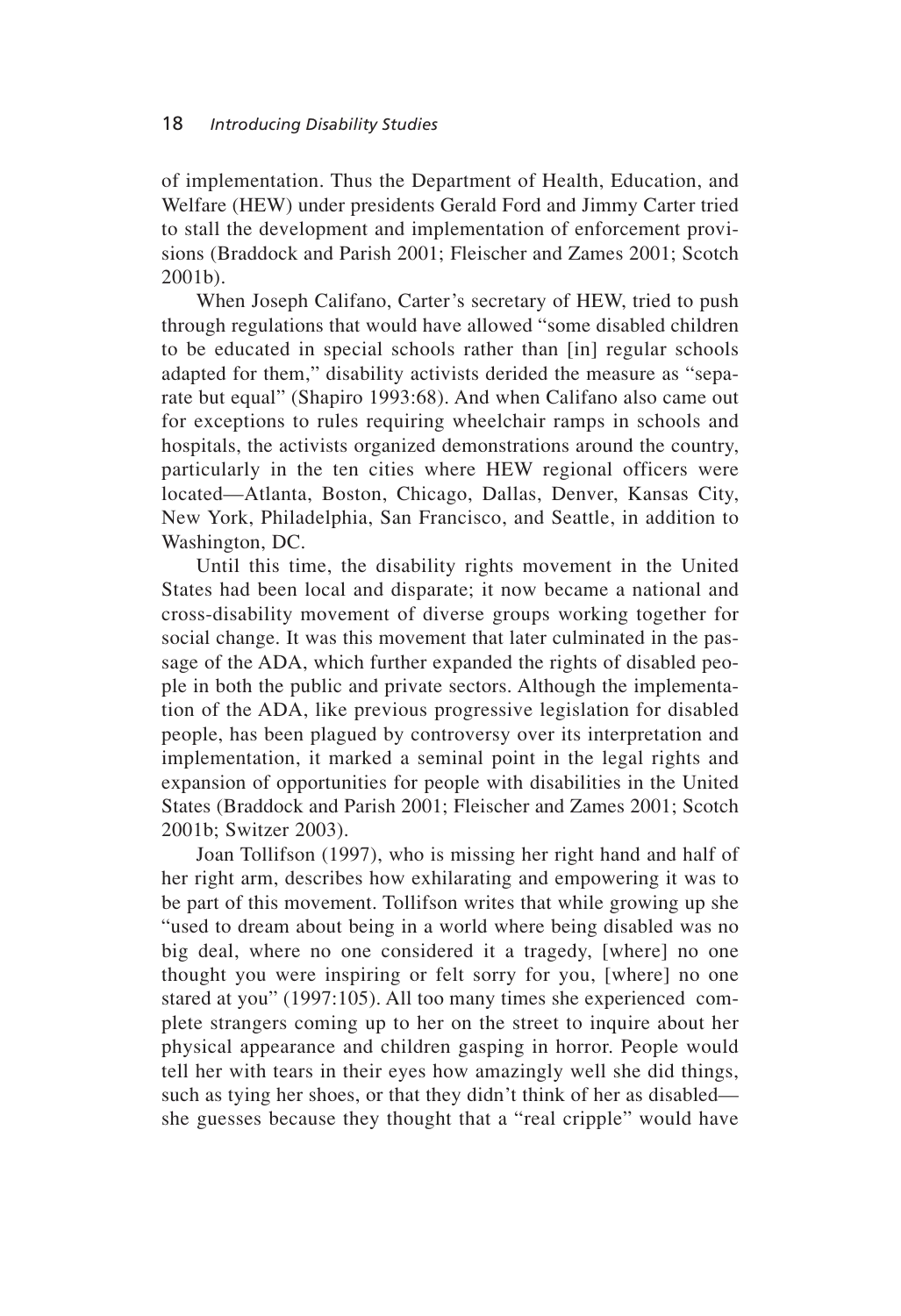been totally incompetent. Others would "try desperately to pretend that they [didn't] even notice." People would "swallow their curiosity and conceal their discomfort." Adults would tell children who asked her about her arm, "ssshhhhhhh!" (1997:105–106).

Growing up, Tollifson recalls, she intentionally avoided other disabled people, "dis-identifying" with them and refusing to see herself as part of that group. Still, she was in a great deal of emotional pain. While in therapy, she reluctantly joined a group of "marvelous, dynamic" disabled women who shared many of the same experiences she had. She no longer felt isolated and alone and began to realize that her private pain was a social phenomenon, "part of a collective pattern that was much larger than any one of us" (1997:105–106). Indeed, what Tollifson now realized is the essence of what C. Wright Mills (1959) famously called the **sociological imagination**, that personal or private troubles are actually public issues.

In the late 1970s, Tollifson got involved in the disability rights protest movement, participating in a month-long occupation of the San Francisco Federal Building, demanding that the Carter administration sign into law the regulations they had been opposing.

We created a whole society in microcosm inside that building, with work committees, church services, study groups, wheelchair races, long strategy meetings. People laughed, argued, shared their lives; some even fell in love and later married. In this society, you never had to worry about being discriminated against because of your disability. No one was going to tell you that you couldn't do a particular task because you only had one hand or were in a wheelchair. At last, here was a society where being disabled was no big deal. . . . After a lifetime of isolating myself from other disabled people, it was an awakening to be surrounded by them. . . . Finally identifying myself as a disabled person was an enormous healing. (1997:107)

To be sure, the social category of "people with disabilities" is constituted by a diverse set of conditions and people who "may have little in common except the stigma society imposes on them" (Engel and Munger 2003:14). Moreover, Nick Watson (2002) found that most of the disabled people he interviewed did not consider "disability" a salient part of their identity. They did not dismiss their impairment as irrelevant—it was an undeniable fact of their lives—but neither did they internalize its significance. Although the disability rights movement has aimed to advance an affirmative view of dis-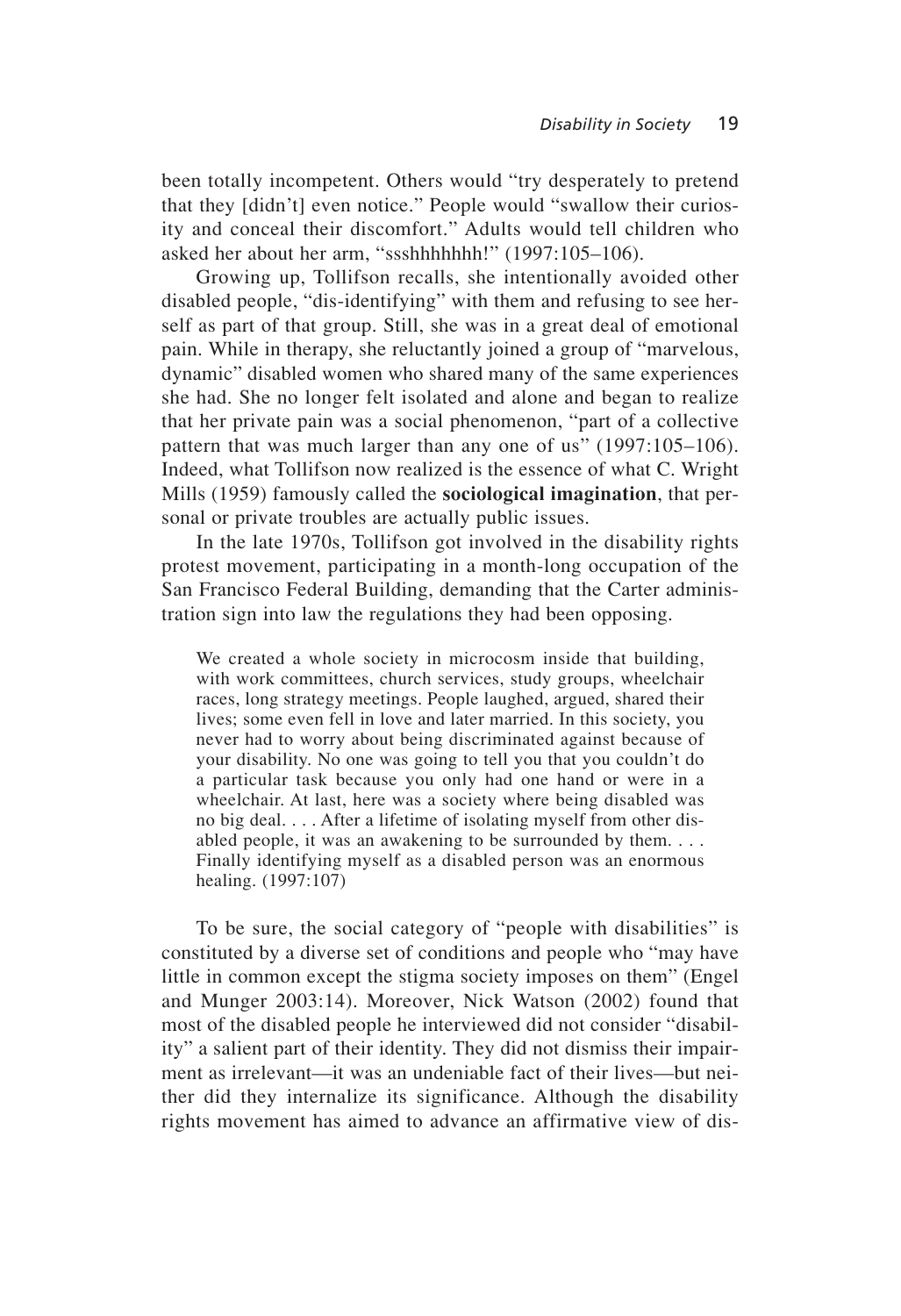#### **FURTHER EXPLORATION**

#### **Box 1.3 Autism and the Neurodiversity Movement**

The concept of neurodiversity, which first appeared in print in an article by Harvey Blume that was published in *The Atlantic* magazine in 1998, originated among self-aware members of autistic communities (Baker 2011; Singer 1999). Nowadays neurodiversity is used to refer to a variety of atypical cognitive styles due to neurological differences, including autism, intellectual disabilities, learning disabilities, attention deficit hyperactivity, epilepsy, posttraumatic stress disorder, bipolar disorder, Tourette's syndrome, and schizophrenia (Antonetta 2005; Baker 2011; Fenton and Krahn 2007). But the impetus for neurodiversity as a *social movement* arguably comes from the community of relatively high-functioning people on the autism/Asperger's spectrum. Within this community, people with conventional styles are referred to as "neurotypicals" or "normies," while people with atypical styles are viewed as part of the normal variation of human beings (Baker 2011; Singer 1999).

Dana Lee Baker notes that autism groups dedicated to neurodiversity evolved to help promote the view of neurological difference as a difference that "can be understood and experienced as much as a source of community and communal identity as can differences more routinely associated" with other forms of diversity such as those based on race, ethnicity, gender, and sexual orientation (2011:20; Fenton and Krahn 2007). Although functioning at the lower end of the autistic spectrum may entail deficits that can include intellectual disabilities and difficulty with speech, functioning at the high end is not viewed as a "disorder" or as a "fundamentally undesirable" element of the human condition and is, in fact, credited with contributing positively to human innovation (Baker 2011:20; Baron-Cohen 2000). Thus evidence from biographical accounts of notable figures in human history, innovators in their respective fields—such as Albert Einstein, Charles Darwin, Wolfgang Amadeus Mozart, Vincent van Gogh, Ludwig Wittgenstein, and Thomas Jefferson—strongly suggests that they meet the criteria now classified under the rubric of autism or Asperger's syndrome (Grandin 2006; O'Neil 2008). Judy Singer (1999) thinks that the development of computer technology and the Internet itself may very well have been, in large part, the product of neurodiversity, and those who at one time were denigrated in popu-

*continues*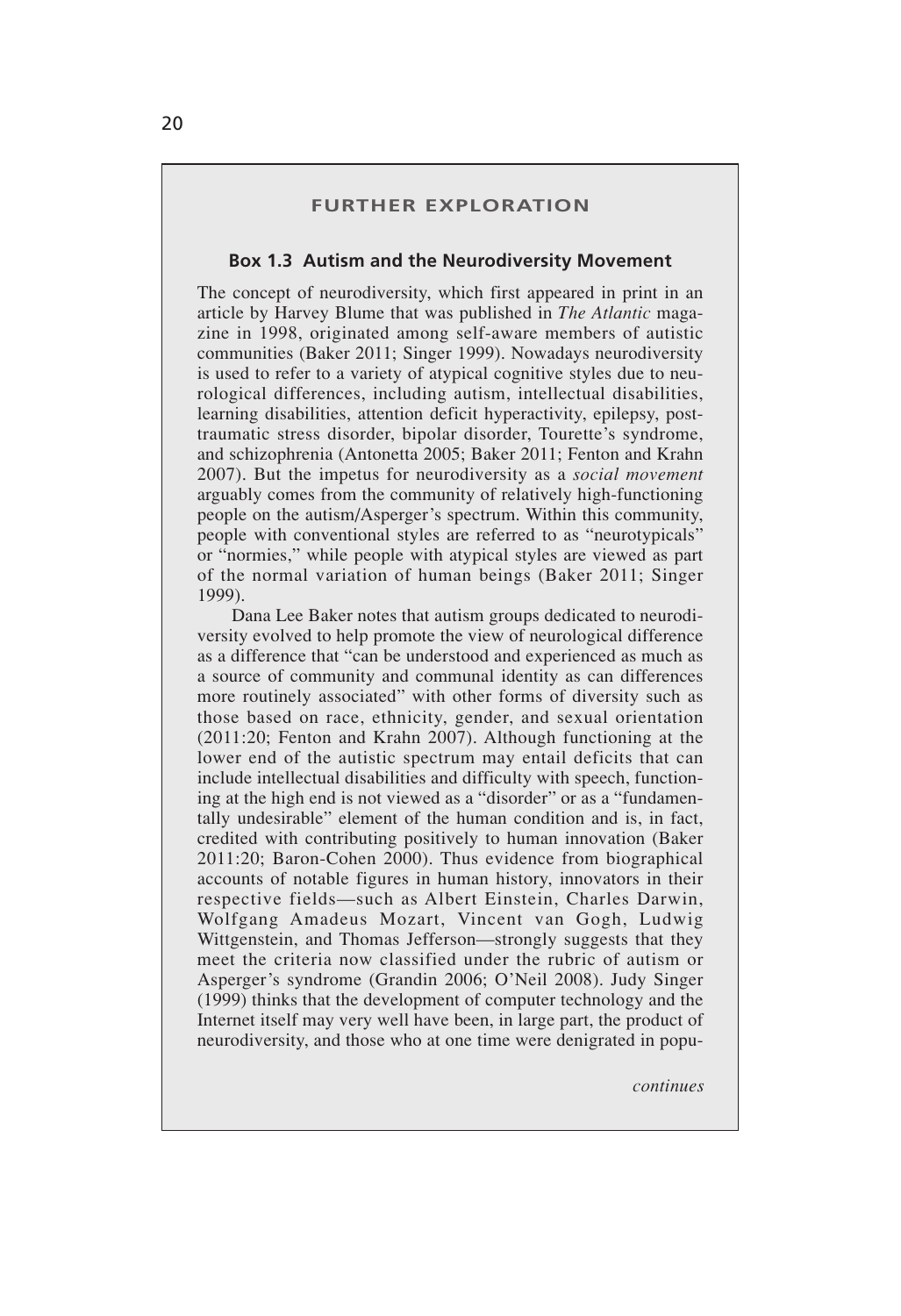#### **Box 1.3 continued**

lar culture as "nerds" or "geeks," such as Bill Gates himself, may have been (are) high-functioning cognitive atypicals. Temple Grandin (2006), who is known for her contributions to animal psychology and the development of humane methods of handling livestock, thinks that many atypical children are being wrongly tracked into special education curriculums in school rather than into programs for the gifted and talented (see Box 6.1). In doing so, both these children and our society are being done a disservice.

ability identity, the people in Watson's study preferred to "negate impairment as an identifier" altogether (2002:524). Siebers, on the other hand, thinks that the notion of disability identity will continue to be useful for advancing the collective interests of disabled people and helping all of us think about "fundamental democratic principles such as inclusiveness and participation" (2006:25). Carol Gill hopes for the day, not when her impairment will be deemed irrelevant, but when disability will provoke "a respectful curiosity about what I have learned from my difference that I could teach society. In such a world, no one would mind being called Disabled. Being unable to do something the way most people do it would not be seen as something bad that needs curing. It would be seen as just a difference" (1994:45). And John Hockenberry wonders, "Why aren't people with disabilities a source of reassurance to the general public that although life is unpredictable and circumstances may be unfavorable, versatility and adaptation are possible; they're built into the coding of human beings" (quoted in Fleischer and Zames 2001:205).

### **Summary**

In this opening chapter of the book, we raised the question of why disability is vital to an understanding of humankind—as a life experience, as a scholarly endeavor, and as a subject for students taking courses in disability studies. We began by considering the language we use to talk about disability, both appropriately and inappropriately. We then raised the thorny issue of defining disability, noting the distinction between administrative-legal definitions and sociolog-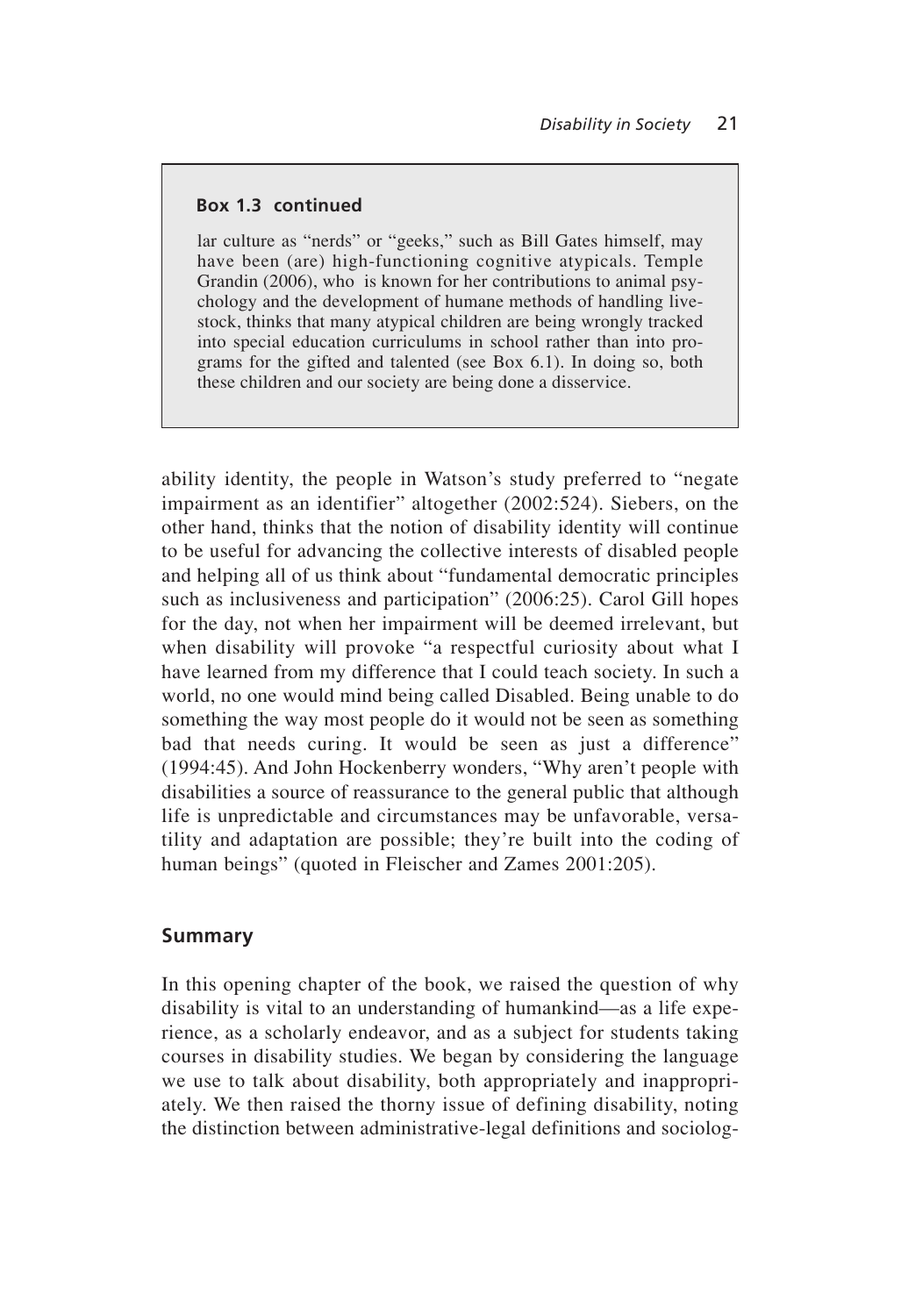ical approaches, the latter including a social constructionist view that locates the defining feature of disability as residing in the social environment and that reframes disability as a matter of social difference existing along a continuum of humanly possible ways of being embodied in the world. We also introduced the concept of ableism, the ideology and institutional practice that devalues people with disabilities as inferior and subjects them to discriminatory treatment. Finally, we considered the emergence of the disability rights movement in the United States, which is arguably responsible for the very existence and thrust of disability studies as a distinct academic endeavor. In doing so, we also discussed the independent living movement and the activism that revolved around the federal Rehabilitation Act of 1973, which culminated in the Americans with Disabilities Act of 1990, the landmark civil rights legislation for people with disabilities that we will examine more fully later in the book.

#### **Notes**

1. Muscular dystrophy is a group of genetic muscle disorders that weaken the musculoskeletal system and impede movement. The condition is progressive, worsening over time. See Box 8.2 for further discussion of Lewis and the telethon issue.

2. We will discuss the question of physician-assisted suicide in Chapter 8.

3. Eastwood's resort had just undergone a \$6.5 million renovation that still left hotel washrooms inaccessible to wheelchair users. The proposed amendment would have required defendants in lawsuits to take corrective actions within 90 days. Eastwood lost the lawsuit and was required to pay the plaintiff's attorney's fees and make his resort accessible.

4. Sharon Snyder (2006) associates the origins of disability studies in the United States with sociologist Irving Zola and the formation of the Society for the Study of Chronic Illness and Disability, later the Society for Disability Studies, in the early 1980s (see also Zola 1982).

5. Robert McRuer (2006, 2010) advances a theoretical perspective he calls "crip theory," which applies insights from feminist and queer theory to disability studies (see Chapter 2).

6. The ADA defines disability as a physical or mental impairment that substantially limits one or more of an individual's major life activities.

7. Two international organizations, the UN and the World Health Organization, were influential in propagating the distinction between impairment, disability, and handicap (Altman 2001; Wendell 1996; Whyte and Ingstad 1995).

8. In this list, Goffman also included women and people of color indeed, anyone who was not an "unblushing" American male, that is, "a